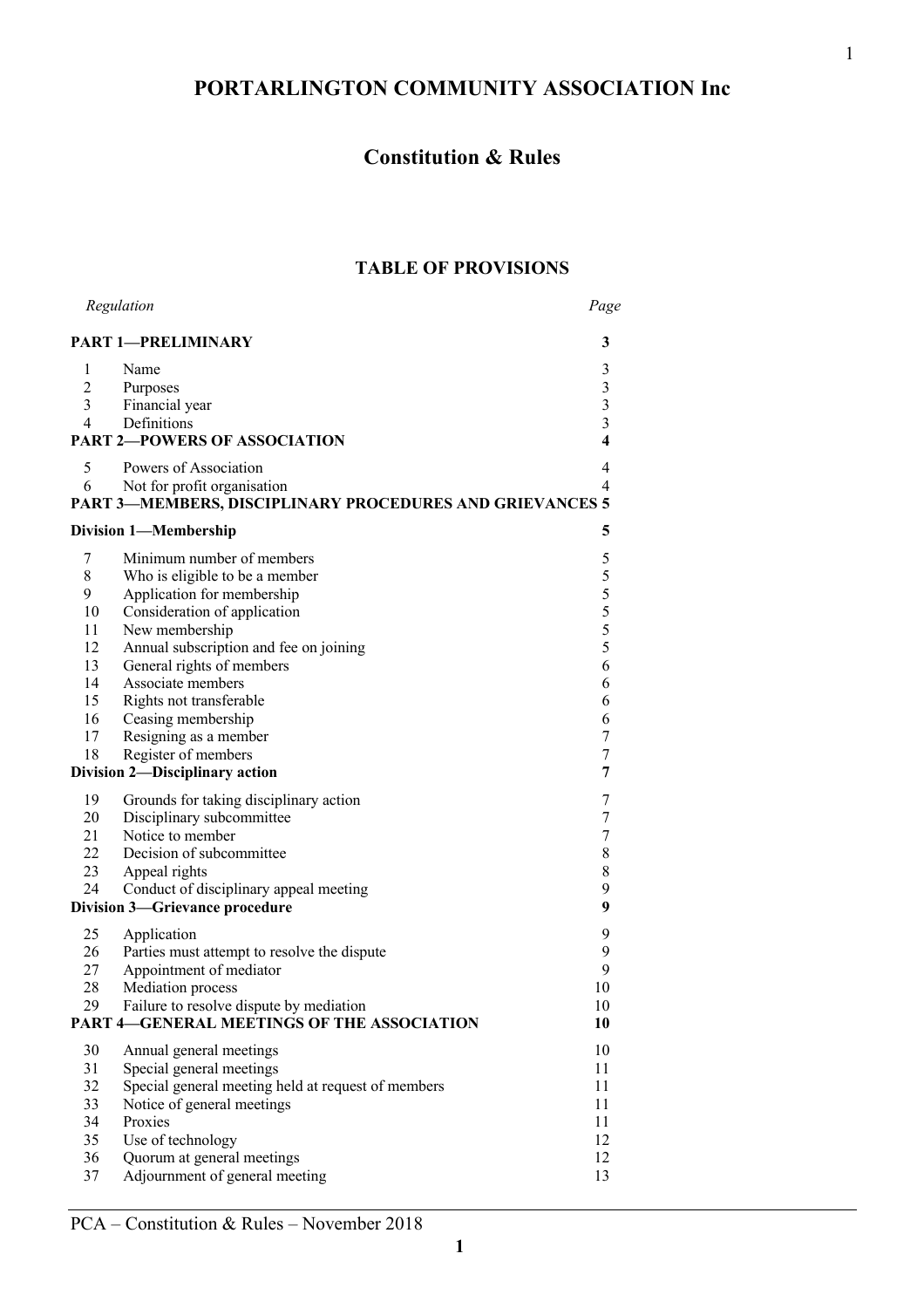| 38<br>39<br>40 | Voting at general meeting<br>Special resolutions<br>Determining whether resolution carried | 13<br>13<br>13 |
|----------------|--------------------------------------------------------------------------------------------|----------------|
| 41             | Minutes of general meeting                                                                 | 14             |
|                | <b>PART 5-COMMITTEE</b>                                                                    | 15             |
|                | <b>Division 1—Powers of Committee</b>                                                      | 15             |
| 42             | Role and powers                                                                            | 15             |
| 43             | Delegation                                                                                 | 15             |
|                | Division 2-Composition of Committee and duties of members                                  | 15             |
| 44             | Composition of Committee                                                                   | 15             |
| 45             | <b>General Duties</b>                                                                      | 15             |
| 46             | President and Vice-President                                                               | 16             |
| 47             | Secretary                                                                                  | 16             |
| 48             | Treasurer                                                                                  | 16             |
|                | Division 3—Election of Committee members and tenure of office                              | 17             |
| 49             | Who is eligible to be a Committee member                                                   | 17             |
| 50             | Positions to be declared vacant                                                            | 17             |
| 51             | Nominations                                                                                | 17             |
| 52             | Election of President etc.                                                                 | 17             |
| 53             | Election of ordinary members                                                               | 17             |
| 54<br>55       | Ballot<br>Term of office                                                                   | 18<br>19       |
| 56             | Vacation of office                                                                         | 19             |
| 57             | Filling casual vacancies                                                                   | 19             |
|                | <b>Division 4-Meetings of Committee</b>                                                    | 19             |
| 58             | Meetings of Committee                                                                      | 19             |
| 59             | Notice of meetings                                                                         | 20             |
| 60             | Urgent meetings                                                                            | 20             |
| 61             | Procedure and order of business                                                            | 20             |
| 62             | Use of technology                                                                          | 20             |
| 63             | Quorum                                                                                     | 20             |
| 64             | Voting                                                                                     | 20             |
| 65             | Conflict of interest                                                                       | 21             |
| 66             | Minutes of meeting                                                                         | 21             |
| 67             | Leave of absence                                                                           | 21             |
|                | <b>PART 6-FINANCIAL MATTERS</b>                                                            | 22             |
| 68             | Source of funds                                                                            | 22             |
| 69             | Management of funds                                                                        | 22             |
| 70             | Financial records                                                                          | 22             |
| 71             | <b>Financial statements</b>                                                                | 22             |
|                | <b>PART 7-GENERAL MATTERS</b>                                                              | 23             |
| 72             | Common seal                                                                                | 23             |
| 73             | Registered address                                                                         | 23             |
| 74             | Notice requirements                                                                        | 23             |
| 75             | Custody and inspection of books and records                                                | 23             |
| 76             | Winding up and cancellation                                                                | 24             |
| 77             | Alteration of Rules                                                                        | 24             |
|                |                                                                                            |                |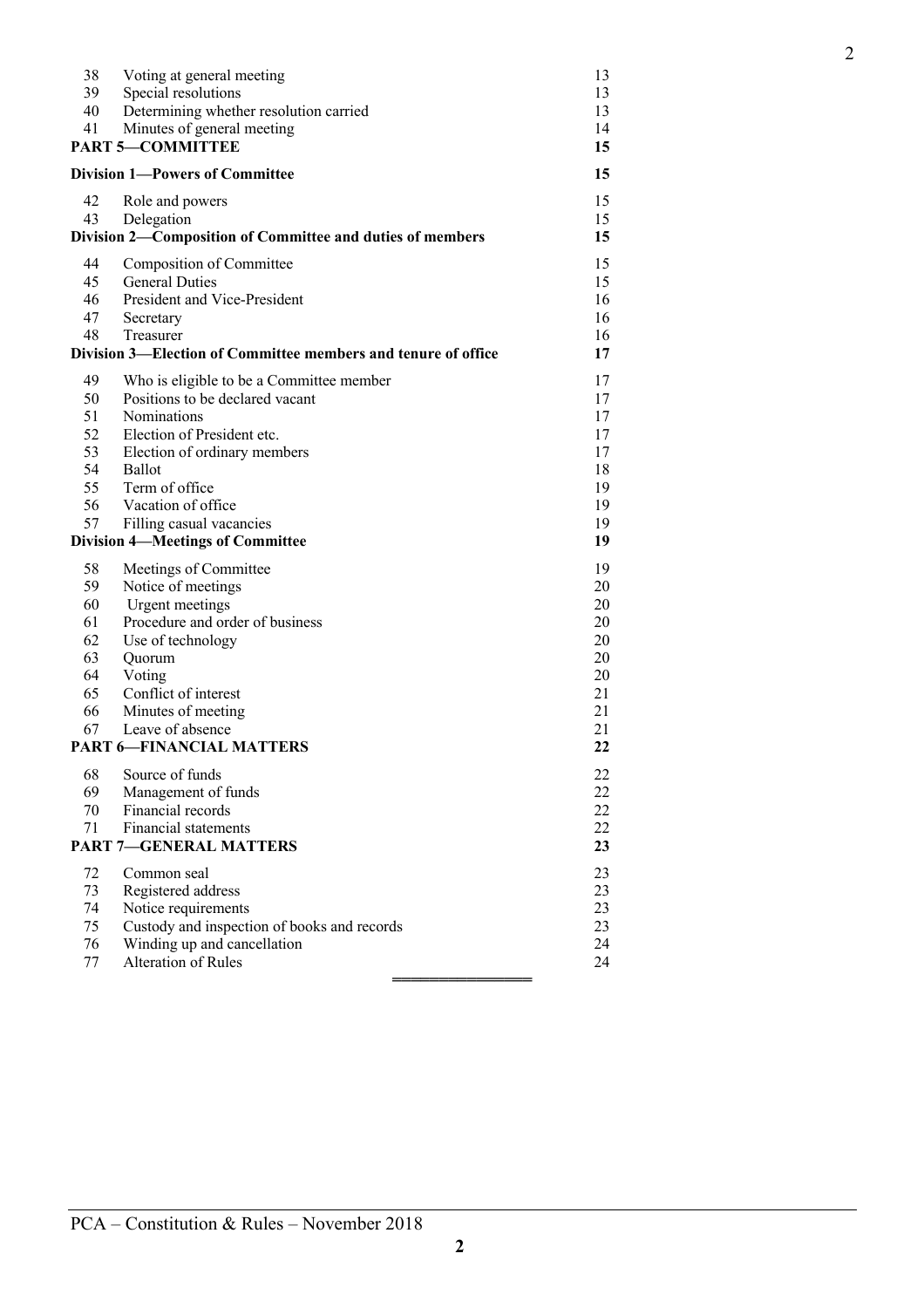### PART 1—PRELIMINARY

### **1 Name**

The name of the incorporated association is Portarlington Community Association Incorporated".

#### **2 Purposes**

The purposes of the Portarlington Community Association are to help people in our community to:

- share visions, concerns and issues for Portarlington and the surrounding district;
- champion local issues, needs and visions to Federal, State and Local Governments and key service providers;
- work towards developing and improving facilities, services, community connectedness and a sustainable community; and
- be involved in advocacy and action around issues affecting the Portarlington community.

#### **3 Financial year**

The financial year of the Association is each period of 12 months ending on 30 June.

#### **4 Definitions**

In these Rules—

*absolute majority*, of the Committee, means a majority of the committee members currently holding office and entitled to vote at the time (as distinct from a majority of committee members present at a committee meeting);

*associate member* means a member referred to in rule 14(1);

- *Chairperson*, of a general meeting or committee meeting, means the person chairing the meeting as required under rule 46;
- *Committee* means the Committee having management of the business of the Association;
- *committee meeting* means a meeting of the Committee held in accordance with these Rules;
- *committee member* means a member of the Committee elected or appointed under Division 3 of Part 5;
- *disciplinary appeal meeting* means a meeting of the members of the Association convened under rule 23(3);
- *disciplinary meeting* means a meeting of the Committee convened for the purposes of rule 22;

*disciplinary subcommittee* means the subcommittee appointed under rule 20;

*financial year* means the 12 month period specified in rule 3;

*general meeting* means a general meeting of the members of the Association convened in accordance with Part 4 and includes an annual general meeting, a special general meeting and a disciplinary appeal meeting;

*member* means a member of the Association;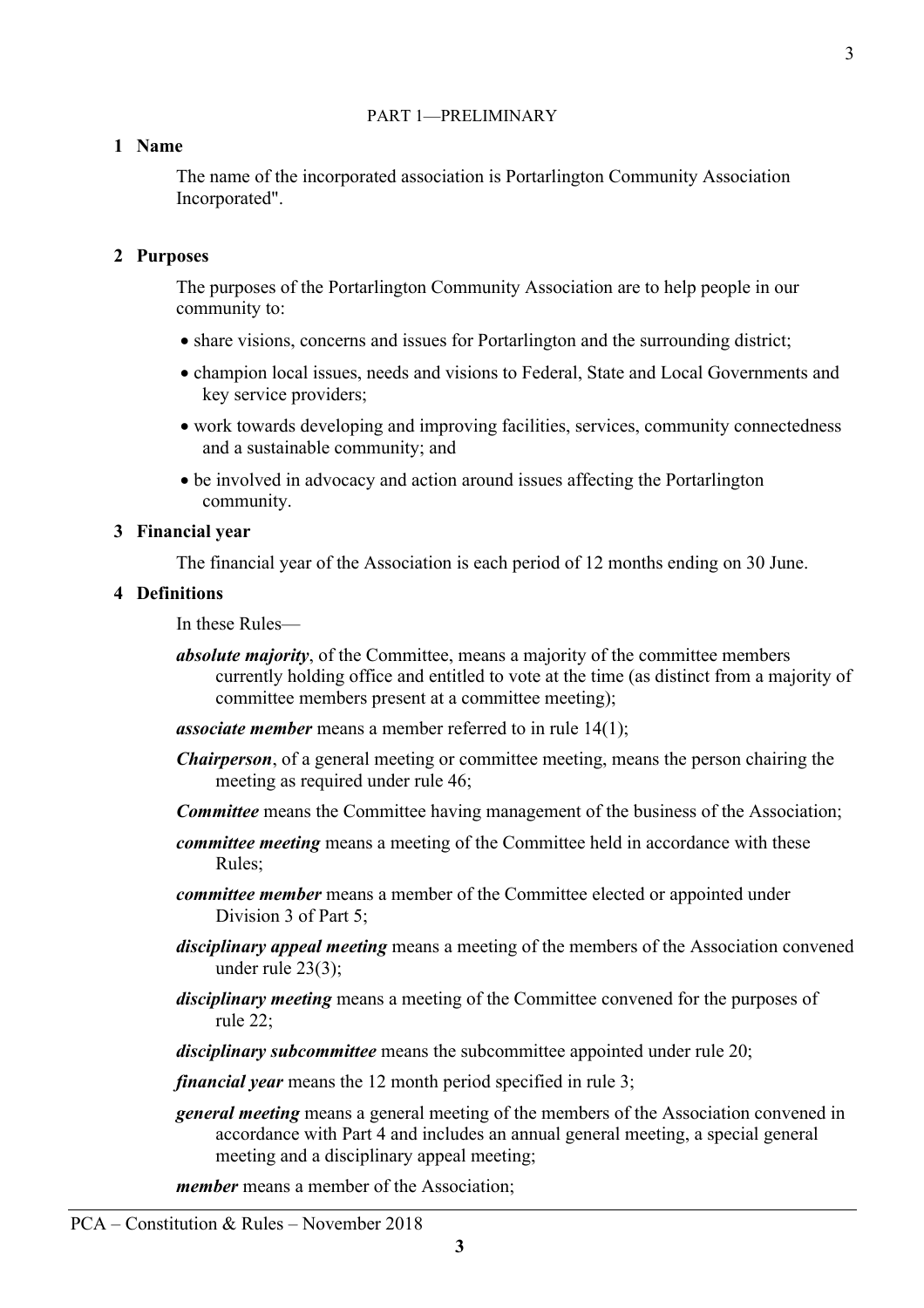- *member entitled to vote* means a member who under rule 13(2) is entitled to vote at a general meeting;
	- *special resolution* means a resolution that requires not less than three-quarters of the members voting at a general meeting, whether in person or by proxy, to vote in favour of the resolution;
	- *the Act* means the **Associations Incorporation Reform Act 2012** and includes any regulations made under that Act;
	- *the Registrar* means the Registrar of Incorporated Associations.

#### **PART 2—POWERS OF ASSOCIATION**

### **5 Powers of Association**

- (1) Subject to the Act, the Association has power to do all things incidental or conducive to achieve its purposes.
- (2) Without limiting subrule (1), the Association may—
	- (a) acquire, hold and dispose of real or personal property;
	- (b) open and operate accounts with financial institutions;
	- (c) invest its money in any security in which trust monies may lawfully be invested;
	- (d) raise and borrow money on any terms and in any manner as it thinks fit;
	- (e) secure the repayment of money raised or borrowed, or the payment of a debt or liability;
	- (f) appoint agents to transact business on its behalf;
	- (g) enter into any other contract it considers necessary or desirable.
- (3) The Association may only exercise its powers and use its income and assets (including any surplus) for its purposes.

### **6 Not for profit organisation**

- (1) The Association must not distribute any surplus, income or assets directly or indirectly to its members.
- (2) Subrule (1) does not prevent the Association from paying a member—
	- (a) reimbursement for expenses properly incurred by the member; or
	- (b) for goods or services provided by the member—

if this is done in good faith on terms no more favourable than if the member was not a member.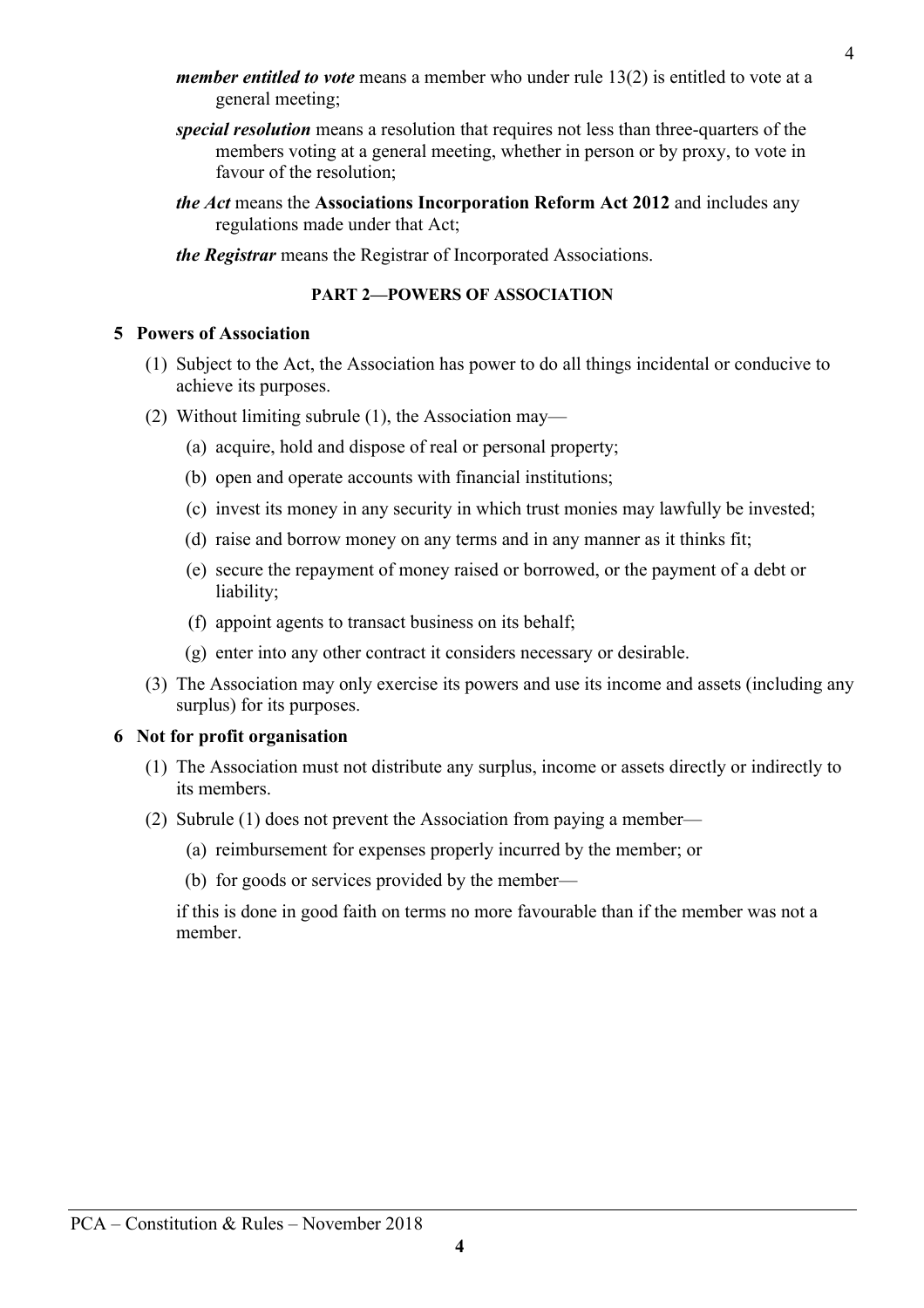#### **PART 3—MEMBERS, DISCIPLINARY PROCEDURES AND GRIEVANCES**

#### **Division 1—Membership**

#### **7 Minimum number of members**

The Association must have at least 5 members.

#### **8 Who is eligible to be a member**

Any person who supports the purposes of the Association is eligible for membership.

#### **9 Application for membership**

- (1) To apply to become a member of the Association, a person must submit a written application to a committee member stating that the person—
	- (a) wishes to become a member of the Association; and
	- (b) supports the purposes of the Association; and
	- (c) agrees to comply with these Rules.
- (2) The application—
	- (a) must be signed by the applicant; and
	- (b) may be accompanied by the joining fee.

#### **10 Consideration of application**

- (1) As soon as practicable after an application for membership is received, the Committee must decide by resolution whether to accept or reject the application.
- (2) The Committee must notify the applicant in writing of its decision as soon as practicable after the decision is made.
- (3) If the Committee rejects the application, it must return any money accompanying the application to the applicant.
- (4) No reason need be given for the rejection of an application.

#### **11 New membership**

- (1) If an application for membership is approved by the Committee—
	- (a) the resolution to accept the membership must be recorded in the minutes of the committee meeting; and
	- (b) the Secretary must, as soon as practicable, enter the name and address of the new member, and the date of becoming a member, in the register of members.
- (2) A person becomes a member of the Association and, subject to rule 13(2), is entitled to exercise his or her rights of membership from the date, whichever is the later, on which—
	- (a) the Committee approves the person's membership; or
	- (b) the person pays the joining fee.

#### **12 Annual subscription and fee on joining**

- (1) At each annual general meeting, the Association must determine—
	- (a) the amount of the annual subscription (if any) for the following financial year; and
	- (b) the date for payment of the annual subscription.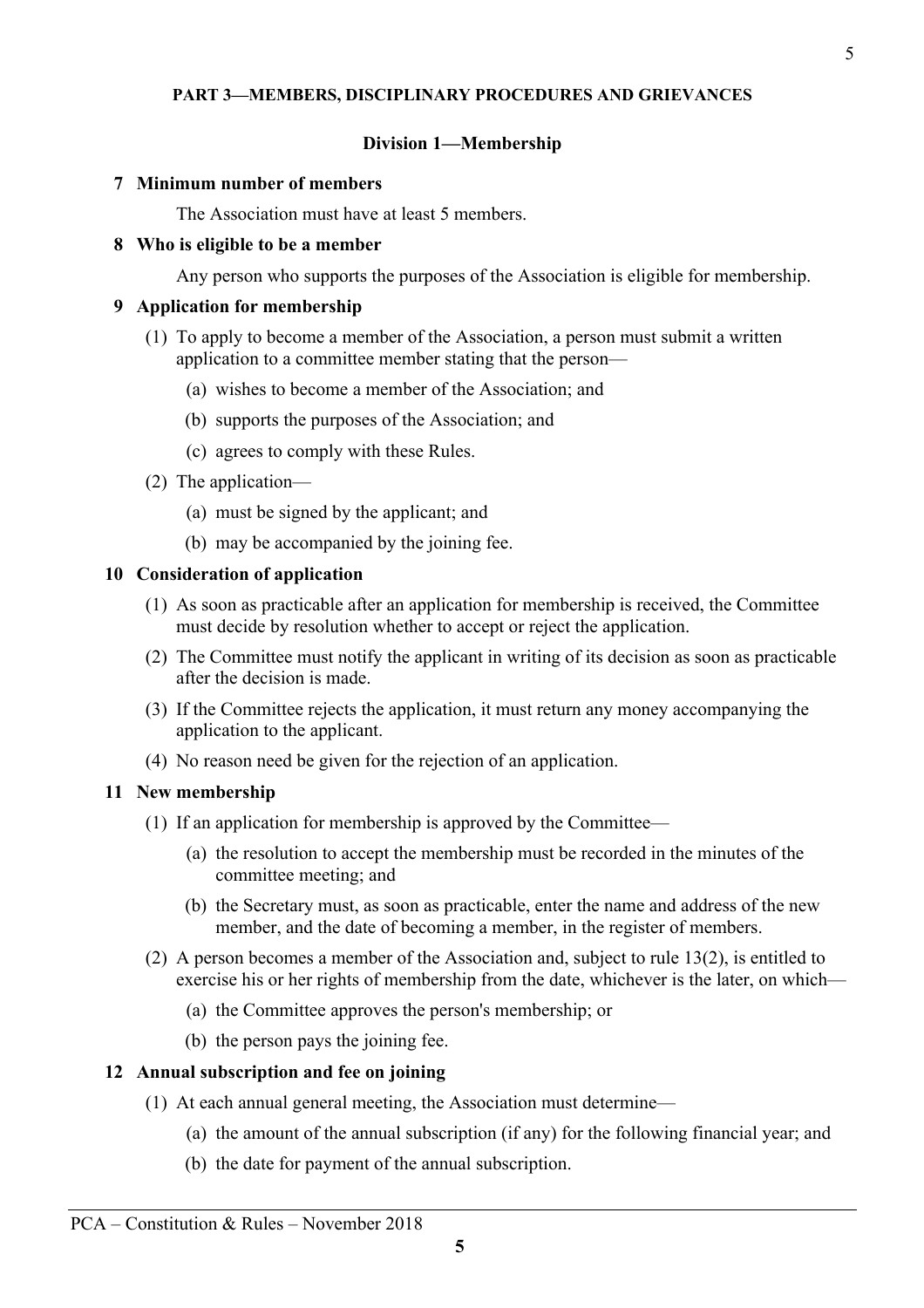- Committee or by resolution at a general meeting.
	- **15 Rights not transferable**

meeting.

The rights of a member are not transferable and end when membership ceases.

(2) An associate member must not vote but may have other rights as determined by the

#### **16 Ceasing membership**

- (1) The membership of a person ceases on resignation, expulsion or death.
- (2) If a person ceases to be a member of the Association, the Secretary must, as soon as practicable, enter the date the person ceased to be a member in the register of members.

- **6**
- 

- (b) more than 10 business days have passed since he or she became a member of the Association; and
- (c) the member's membership rights are not suspended for any reason.

#### **14 Associate members**

members.

**13 General rights of members**

- (1) Associate members of the Association include—
	-
	- (a) any members under the age of 15 years; and (b) any other category of member as determined by special resolution at a general

(e) to have access to the minutes of general meetings and other documents of the Association as provided under rule 75; and

(b) to submit items of business for consideration at a general meeting; and

(2) The Association may determine that a lower annual subscription is payable by associate

(b) a pro rata annual subscription based on the remaining part of the financial year; or

(a) to receive notice of general meetings and of proposed special resolutions in the

(3) The Association may determine that any new member who joins after the start of a

financial year must, for that financial year, pay a fee equal to—

(1) A member of the Association who is entitled to vote has the right—

manner and time prescribed by these Rules; and

(c) to attend and be heard at general meetings; and

(c) a fixed amount determined from time to time by the Association.

(4) The rights of a member (including the right to vote) who has not paid the annual subscription by the due date are suspended until the subscription is paid.

- 
- (f) to inspect the register of members.
- 
- (2) A member is entitled to vote if—

(d) to vote at a general meeting; and

(a) the full annual subscription; or

- 
- 
- (a) the member is a member other than an associate member; and
- 
-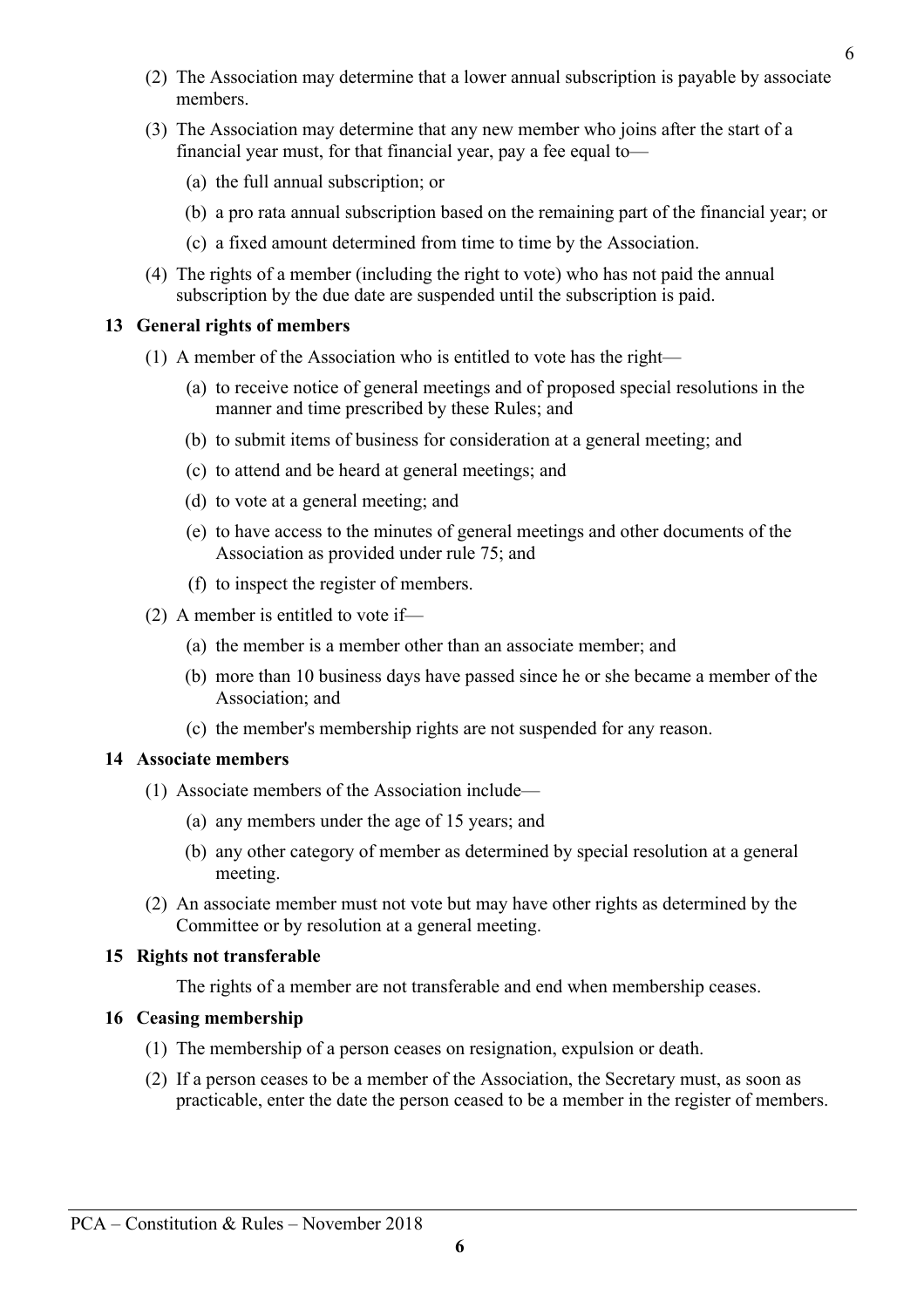#### **17 Resigning as a member**

- (1) A member may resign by notice in writing given to the Association.
- (2) A member is taken to have resigned if—
	- (a) the member's annual subscription is more than 12 months in arrears; or
	- (b) where no annual subscription is payable—
		- (i) the Secretary has made a written request to the member to confirm that he or she wishes to remain a member; and
		- (ii) the member has not, within 3 months after receiving that request, confirmed in writing that he or she wishes to remain a member.

#### **18 Register of members**

- (1) The Secretary must keep and maintain a register of members that includes—
	- (a) for each current member—
		- (i) the member's name;
		- (ii) the address for notice last given by the member;
		- (iii) the date of becoming a member;
		- (iv) if the member is an associate member, a note to that effect;
		- (v) any other information determined by the Committee; and
	- (b) for each former member, the date of ceasing to be a member.
- (2) Any member may, at a reasonable time and free of charge, inspect the register of members.

### **Division 2—Disciplinary action**

#### **19 Grounds for taking disciplinary action**

The Association may take disciplinary action against a member in accordance with this Division if it is determined that the member—

- (a) has failed to comply with these Rules; or
- (b) refuses to support the purposes of the Association; or
- (c) has engaged in conduct prejudicial to the Association.

#### **20 Disciplinary subcommittee**

- (1) If the Committee is satisfied that there are sufficient grounds for taking disciplinary action against a member, the Committee must appoint a disciplinary subcommittee to hear the matter and determine what action, if any, to take against the member.
- (2) The members of the disciplinary subcommittee—
	- (a) may be Committee members, members of the Association or anyone else; but
	- (b) must not be biased against, or in favour of, the member concerned.

#### **21 Notice to member**

(1) Before disciplinary action is taken against a member, the Secretary must give written notice to the member—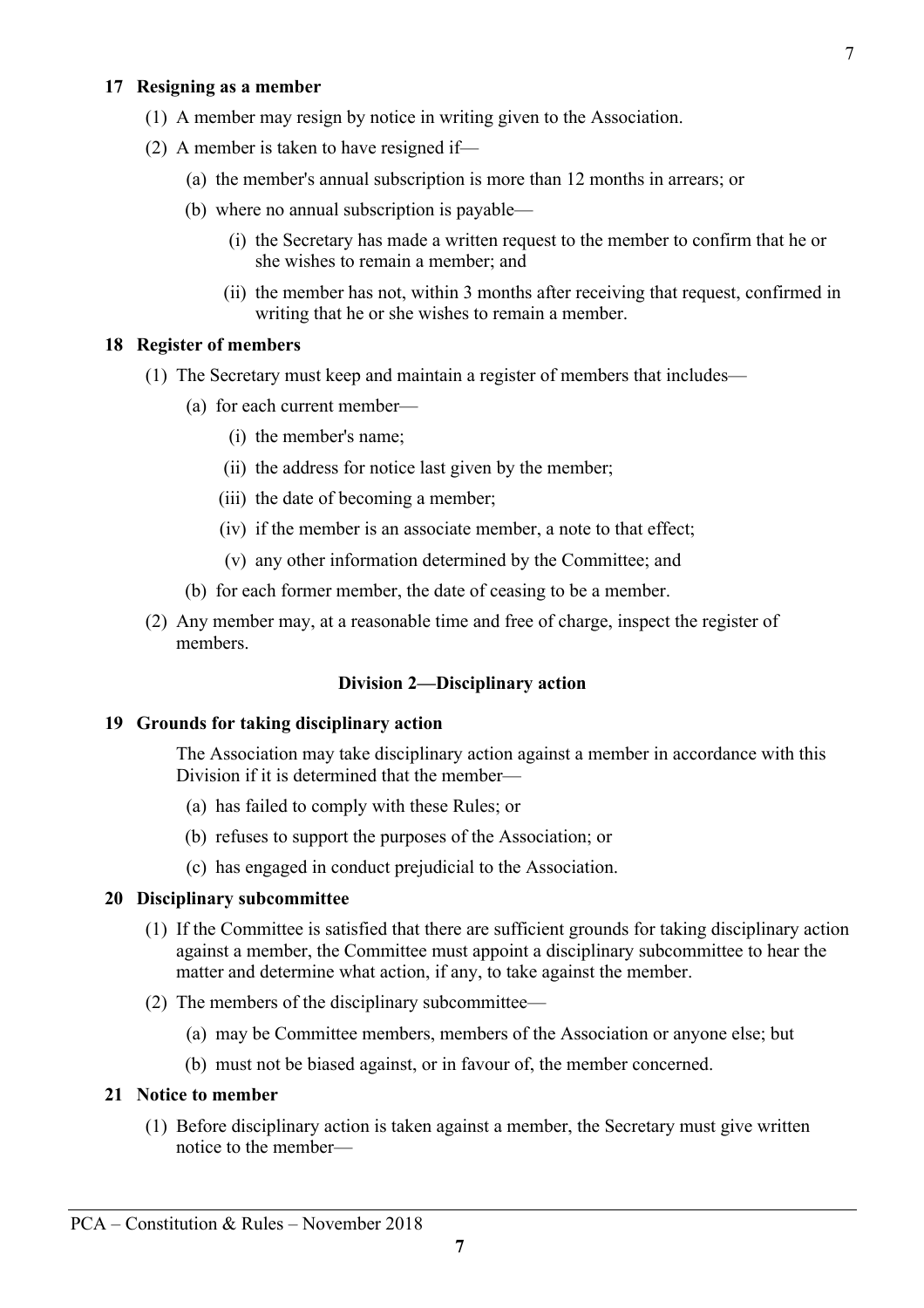- (a) stating that the Association proposes to take disciplinary action against the member; and
- (b) stating the grounds for the proposed disciplinary action; and
- (c) specifying the date, place and time of the meeting at which the disciplinary subcommittee intends to consider the disciplinary action (the *disciplinary meeting*); and
- (d) advising the member that he or she may do one or both of the following—
	- (i) attend the disciplinary meeting and address the disciplinary subcommittee at that meeting;
	- (ii) give a written statement to the disciplinary subcommittee at any time before the disciplinary meeting; and
- (e) setting out the member's appeal rights under rule 23.
- (2) The notice must be given no earlier than 28 days, and no later than 14 days, before the disciplinary meeting is held.

# **22 Decision of subcommittee**

- (1) At the disciplinary meeting, the disciplinary subcommittee must—
	- (a) give the member an opportunity to be heard; and
	- (b) consider any written statement submitted by the member.
- (2) After complying with subrule (1), the disciplinary subcommittee may—
	- (a) take no further action against the member; or
	- (b) subject to subrule (3)—
		- (i) reprimand the member; or
		- (ii) suspend the membership rights of the member for a specified period; or
		- (iii) expel the member from the Association.
- (3) The disciplinary subcommittee may not fine the member.
- (4) The suspension of membership rights or the expulsion of a member by the disciplinary subcommittee under this rule takes effect immediately after the vote is passed.

# **23 Appeal rights**

- (1) A person whose membership rights have been suspended or who has been expelled from the Association under rule 22 may give notice to the effect that he or she wishes to appeal against the suspension or expulsion.
- (2) The notice must be in writing and given—
	- (a) to the disciplinary subcommittee immediately after the vote to suspend or expel the person is taken; or
	- (b) to the Secretary not later than 48 hours after the vote.
- (3) If a person has given notice under subrule (2), a disciplinary appeal meeting must be convened by the Committee as soon as practicable, but in any event not later than 21 days, after the notice is received.
- (4) Notice of the disciplinary appeal meeting must be given to each member of the Association who is entitled to vote as soon as practicable and must—
	- (a) specify the date, time and place of the meeting; and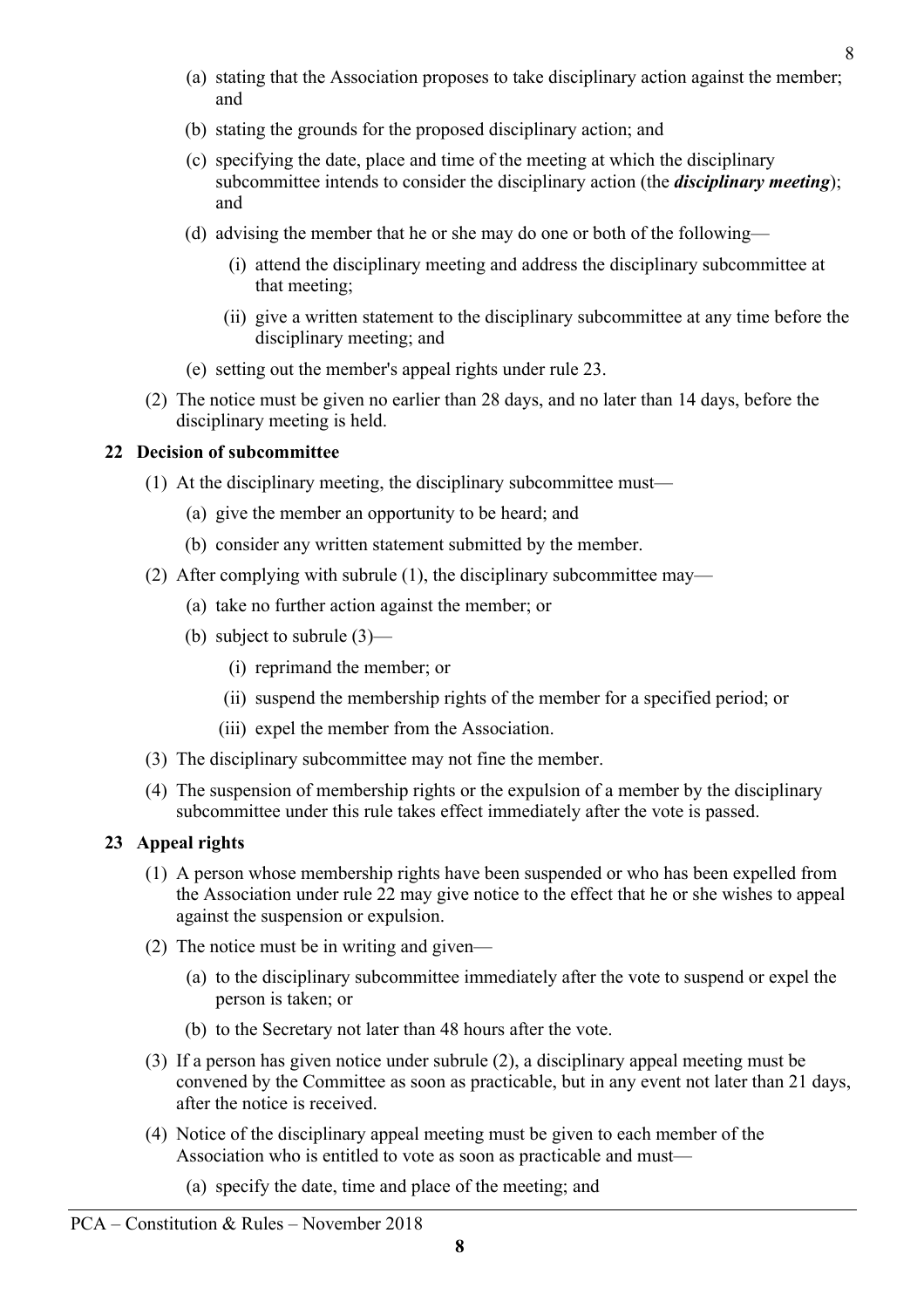- (b) state—
	- (i) the name of the person against whom the disciplinary action has been taken; and
	- (ii) the grounds for taking that action; and
	- (iii) that at the disciplinary appeal meeting the members present must vote on whether the decision to suspend or expel the person should be upheld or revoked.

# **24 Conduct of disciplinary appeal meeting**

- (1) At a disciplinary appeal meeting—
	- (a) no business other than the question of the appeal may be conducted; and
	- (b) the Committee must state the grounds for suspending or expelling the member and the reasons for taking that action; and
	- (c) the person whose membership has been suspended or who has been expelled must be given an opportunity to be heard.
- (2) After complying with subrule (1), the members present and entitled to vote at the meeting must vote by secret ballot on the question of whether the decision to suspend or expel the person should be upheld or revoked.
- (3) A member may not vote by proxy at the meeting.
- (4) The decision is upheld if not less than three quarters of the members voting at the meeting vote in favour of the decision.

#### **Division 3—Grievance procedure**

### **25 Application**

- (1) The grievance procedure set out in this Division applies to disputes under these Rules between—
	- (a) a member and another member;
	- (b) a member and the Committee;
	- (c) a member and the Association.
- (2) A member must not initiate a grievance procedure in relation to a matter that is the subject of a disciplinary procedure until the disciplinary procedure has been completed.

#### **26 Parties must attempt to resolve the dispute**

The parties to a dispute must attempt to resolve the dispute between themselves within 14 days of the dispute coming to the attention of each party.

#### **27 Appointment of mediator**

- (1) If the parties to a dispute are unable to resolve the dispute between themselves within the time required by rule 26, the parties must within 10 days—
	- (a) notify the Committee of the dispute; and
	- (b) agree to or request the appointment of a mediator; and
	- (c) attempt in good faith to settle the dispute by mediation.
- (2) The mediator must be—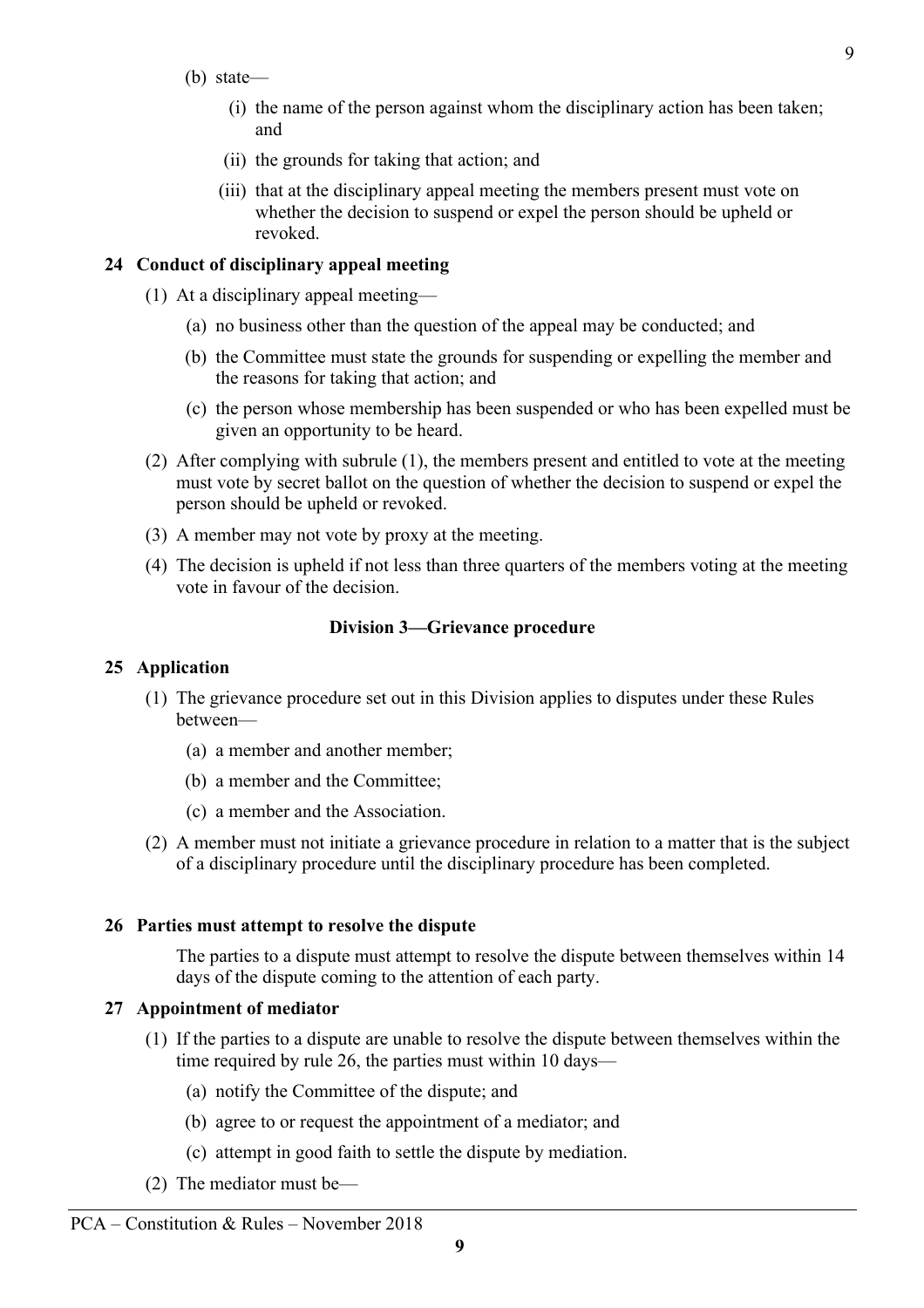- (a) a person chosen by agreement between the parties; or
- (b) in the absence of agreement—
	- (i) if the dispute is between a member and another member—a person appointed by the Committee; or
	- (ii) if the dispute is between a member and the Committee or the Association a person appointed or employed by the Dispute Settlement Centre of Victoria.
- (3) A mediator appointed by the Committee may be a member or former member of the Association but in any case must not be a person who—
	- (a) has a personal interest in the dispute; or
	- (b) is biased in favour of or against any party.

#### **28 Mediation process**

- (1) The mediator to the dispute, in conducting the mediation, must—
	- (a) give each party every opportunity to be heard; and
	- (b) allow due consideration by all parties of any written statement submitted by any party; and
	- (c) ensure that natural justice is accorded to the parties throughout the mediation process.
- (2) The mediator must not determine the dispute.

#### **29 Failure to resolve dispute by mediation**

If the mediation process does not resolve the dispute, the parties may seek to resolve the dispute in accordance with the Act or otherwise at law.

# **PART 4—GENERAL MEETINGS OF THE ASSOCIATION**

#### **30 Annual general meetings**

- (1) The Committee must convene an annual general meeting of the Association to be held within 5 months after the end of each financial year.
- (2) Despite subrule (1), the Association may hold its first annual general meeting at any time within 18 months after its incorporation.
- (3) The Committee may determine the date, time and place of the annual general meeting.
- (4) The ordinary business of the annual general meeting is as follows—
	- (a) to confirm the minutes of the previous annual general meeting and of any special general meeting held since then;
	- (b) to receive and consider—
		- (i) the annual report of the Committee on the activities of the Association during the preceding financial year; and
		- (ii) the financial statements of the Association for the preceding financial year submitted by the Committee in accordance with Part 7 of the Act;
	- (c) to elect the members of the Committee;
	- (d) to confirm or vary the amounts (if any) of the annual subscription and joining fee.
- (5) The annual general meeting may also conduct any other business of which notice has been given in accordance with these Rules.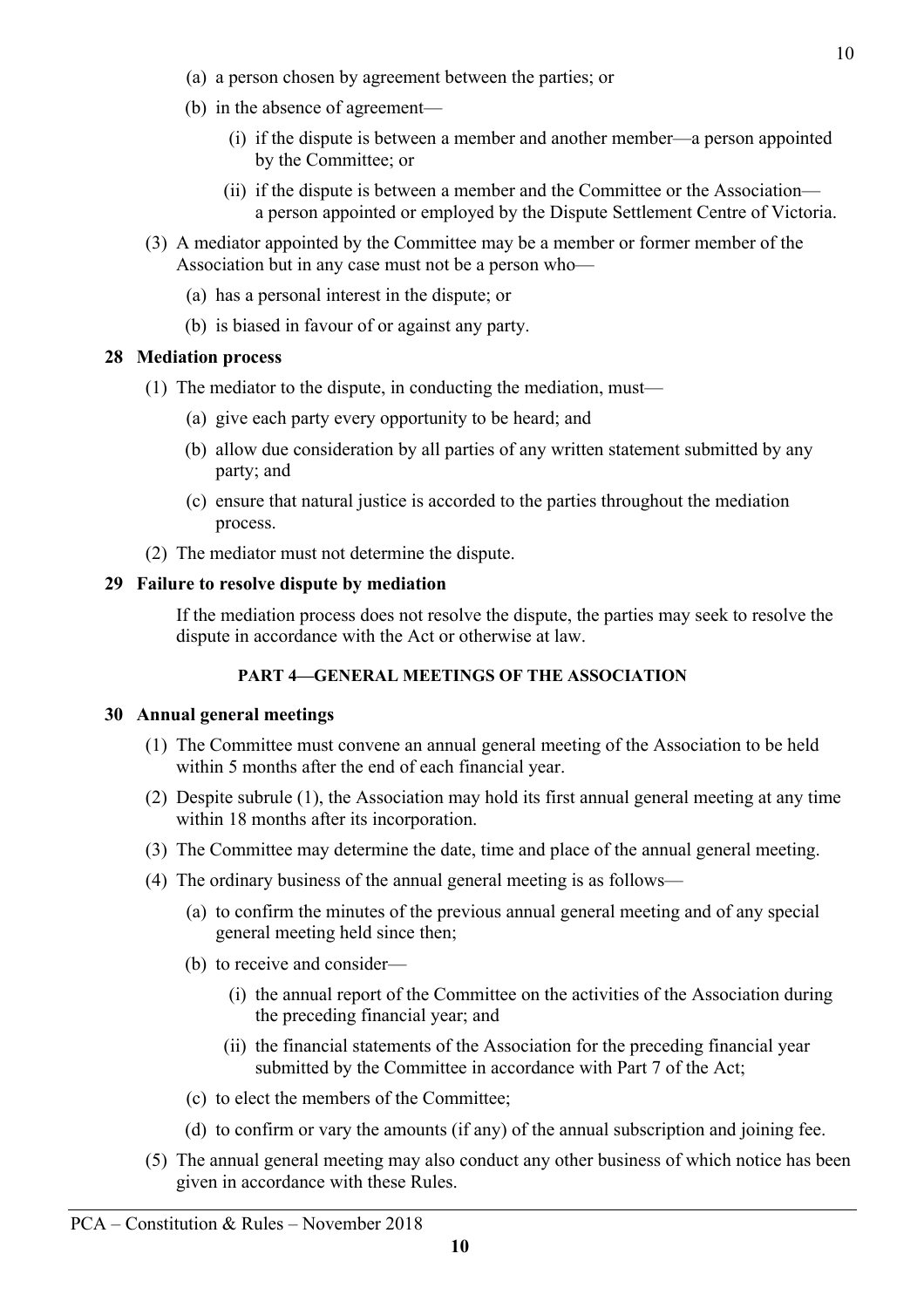# **31 Special general meetings**

- (1) Any general meeting of the Association, other than an annual general meeting or a disciplinary appeal meeting, is a special general meeting.
- (2) The Committee may convene a special general meeting whenever it thinks fit.
- (3) No business other than that set out in the notice under rule 33 may be conducted at the meeting.

# **32 Special general meeting held at request of members**

- (1) The Committee must convene a special general meeting if a request to do so is made in accordance with subrule (2) by at least 10% of the total number of members.
- (2) A request for a special general meeting must—
	- (a) be in writing; and
	- (b) state the business to be considered at the meeting and any resolutions to be proposed; and
	- (c) include the names and signatures of the members requesting the meeting; and
	- (d) be given to the Secretary.
- (3) If the Committee does not convene a special general meeting within one month after the date on which the request is made, the members making the request (or any of them) may convene the special general meeting.
- (4) A special general meeting convened by members under subrule (3)—
	- (a) must be held within 3 months after the date on which the original request was made; and
	- (b) may only consider the business stated in that request.
- (5) The Association must reimburse all reasonable expenses incurred by the members convening a special general meeting under subrule (3).

# **33 Notice of general meetings**

- (1) The Secretary (or, in the case of a special general meeting convened under rule 32(3), the members convening the meeting) must give to each member of the Association—
	- (a) at least 21 days' notice of a general meeting if a special resolution is to be proposed at the meeting; or
	- (b) at least 14 days' notice of a general meeting in any other case.
- (2) The notice must—
	- (a) specify the date, time and place of the meeting; and
	- (b) indicate the general nature of each item of business to be considered at the meeting; and
	- (c) if a special resolution is to be proposed—
		- (i) state in full the proposed resolution; and
		- (ii) state the intention to propose the resolution as a special resolution; and
	- (d) comply with rule 34(5).
- (3) This rule does not apply to a disciplinary appeal meeting.
- **34 Proxies**

11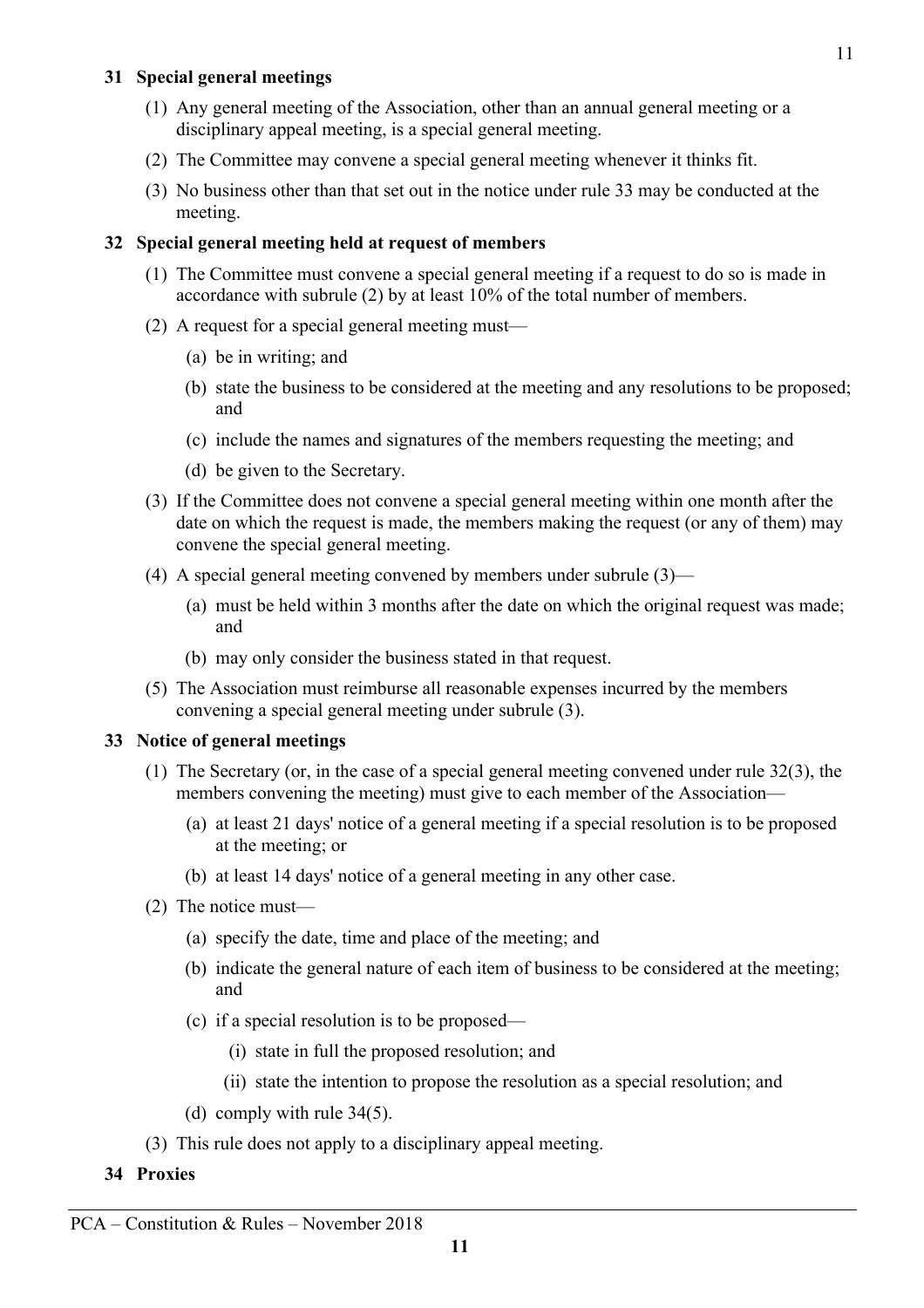- 
- PCA Constitution & Rules November 2018
- (1) A member may appoint another member as his or her proxy to vote and speak on his or her behalf at a general meeting other than at a disciplinary appeal meeting.
- (2) The appointment of a proxy must be in writing and signed by the member making the appointment.
- (3) The member appointing the proxy may give specific directions as to how the proxy is to vote on his or her behalf, otherwise the proxy may vote on behalf of the member in any matter as he or she sees fit.
- (4) If the Committee has approved a form for the appointment of a proxy, the member may use any other form that clearly identifies the person appointed as the member's proxy and that has been signed by the member.
- (5) Notice of a general meeting given to a member under rule 33 must—
	- (a) state that the member may appoint another member as a proxy for the meeting; and
	- (b) include a copy of any form that the Committee has approved for the appointment of a proxy.
- (6) A form appointing a proxy must be given to the Chairperson of the meeting before or at the commencement of the meeting.
- (7) A form appointing a proxy sent by post or electronically is of no effect unless it is received by the Association no later than 24 hours before the commencement of the meeting.

# **35 Use of technology**

- (1) A member not physically present at a general meeting may be permitted to participate in the meeting by the use of technology that allows that member and the members present at the meeting to clearly and simultaneously communicate with each other.
- (2) For the purposes of this Part, a member participating in a general meeting as permitted under subrule (1) is taken to be present at the meeting and, if the member votes at the meeting, is taken to have voted in person.

# **36 Quorum at general meetings**

- (1) No business may be conducted at a general meeting unless a quorum of members is present.
- (2) The quorum for a general meeting is the presence (physically, by proxy or as allowed under rule 35) of 10% of the members entitled to vote.
- (3) If a quorum is not present within 30 minutes after the notified commencement time of a general meeting—
	- (a) in the case of a meeting convened by, or at the request of, members under rule 32 the meeting must be dissolved;
	- (b) in any other case—
		- (i) the meeting must be adjourned to a date not more than 21 days after the adjournment; and
		- (ii) notice of the date, time and place to which the meeting is adjourned must be given at the meeting and confirmed by written notice given to all members as soon as practicable after the meeting.
- (4) If a quorum is not present within 30 minutes after the time to which a general meeting has been adjourned under subrule (3)(b), the members present at the meeting (if not fewer than 3) may proceed with the business of the meeting as if a quorum were present.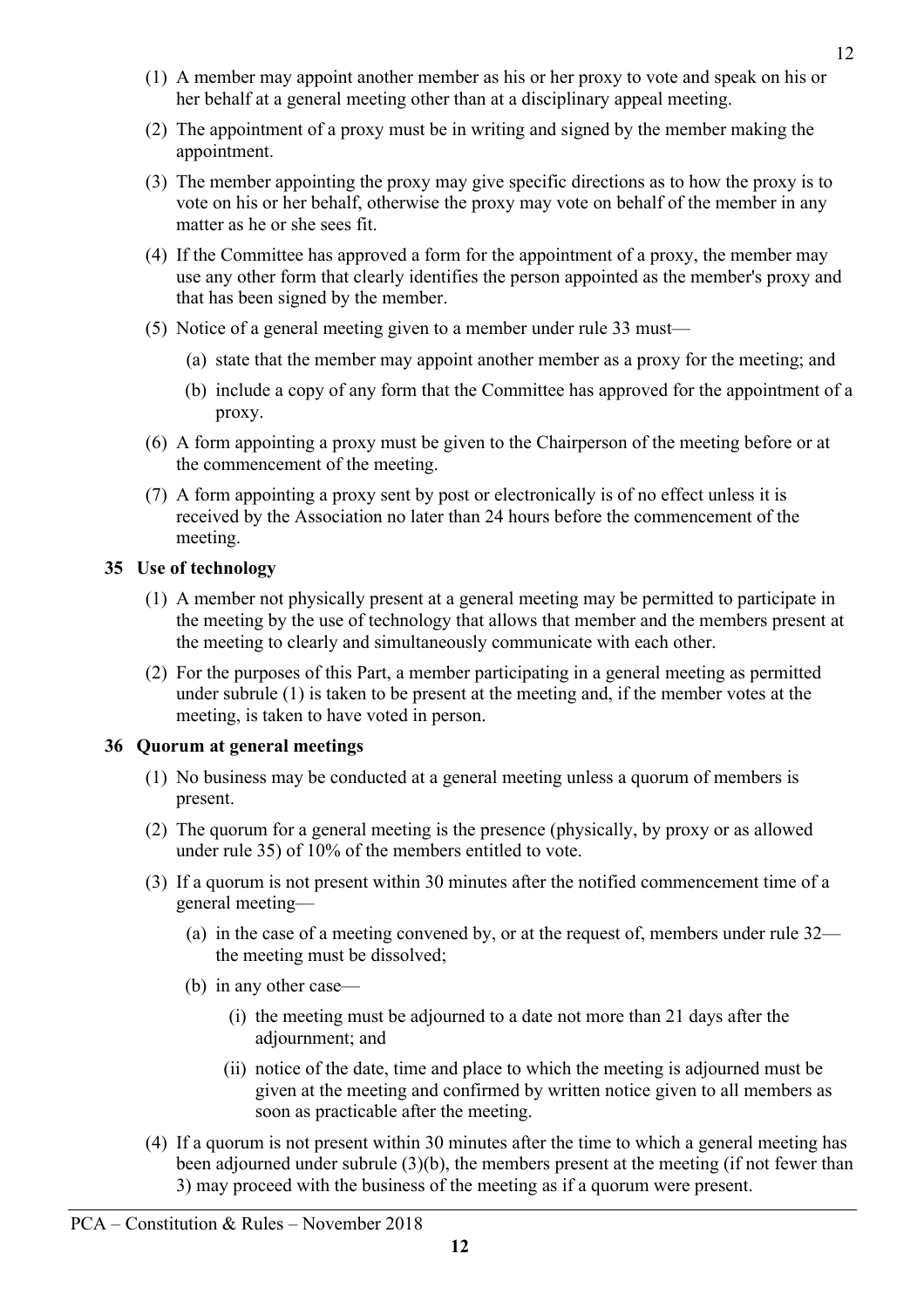# **37 Adjournment of general meeting**

- (1) The Chairperson of a general meeting at which a quorum is present may, with the consent of a majority of members present at the meeting, adjourn the meeting to another time at the same place or at another place.
- (2) Without limiting subrule (1), a meeting may be adjourned—
	- (a) if there is insufficient time to deal with the business at hand; or
	- (b) to give the members more time to consider an item of business.
- (3) No business may be conducted on the resumption of an adjourned meeting other than the business that remained unfinished when the meeting was adjourned.
- (4) Notice of the adjournment of a meeting under this rule is not required unless the meeting is adjourned for 14 days or more, in which case notice of the meeting must be given in accordance with rule 33.

# **38 Voting at general meeting**

- (1) On any question arising at a general meeting—
	- (a) subject to subrule (3), each member who is entitled to vote has one vote; and
	- (b) members may vote personally or by proxy; and
	- (c) except in the case of a special resolution, the question must be decided on a majority of votes.
- (2) If votes are divided equally on a question, the Chairperson of the meeting has a second or casting vote.
- (3) If the question is whether or not to confirm the minutes of a previous meeting, only members who were present at that meeting may vote.
- (4) This rule does not apply to a vote at a disciplinary appeal meeting conducted under rule 24.

### **39 Special resolutions**

A special resolution is passed if not less than three quarters of the members voting at a general meeting (whether in person or by proxy) vote in favour of the resolution.

# **40 Determining whether resolution carried**

- (1) Subject to subsection (2), the Chairperson of a general meeting may, on the basis of a show of hands, declare that a resolution has been—
	- (a) carried; or
	- (b) carried unanimously; or
	- (c) carried by a particular majority; or
	- (d) lost—

and an entry to that effect in the minutes of the meeting is conclusive proof of that fact.

- (2) If a poll (where votes are cast in writing) is demanded by three or more members on any question—
	- (a) the poll must be taken at the meeting in the manner determined by the Chairperson of the meeting; and
	- (b) the Chairperson must declare the result of the resolution on the basis of the poll.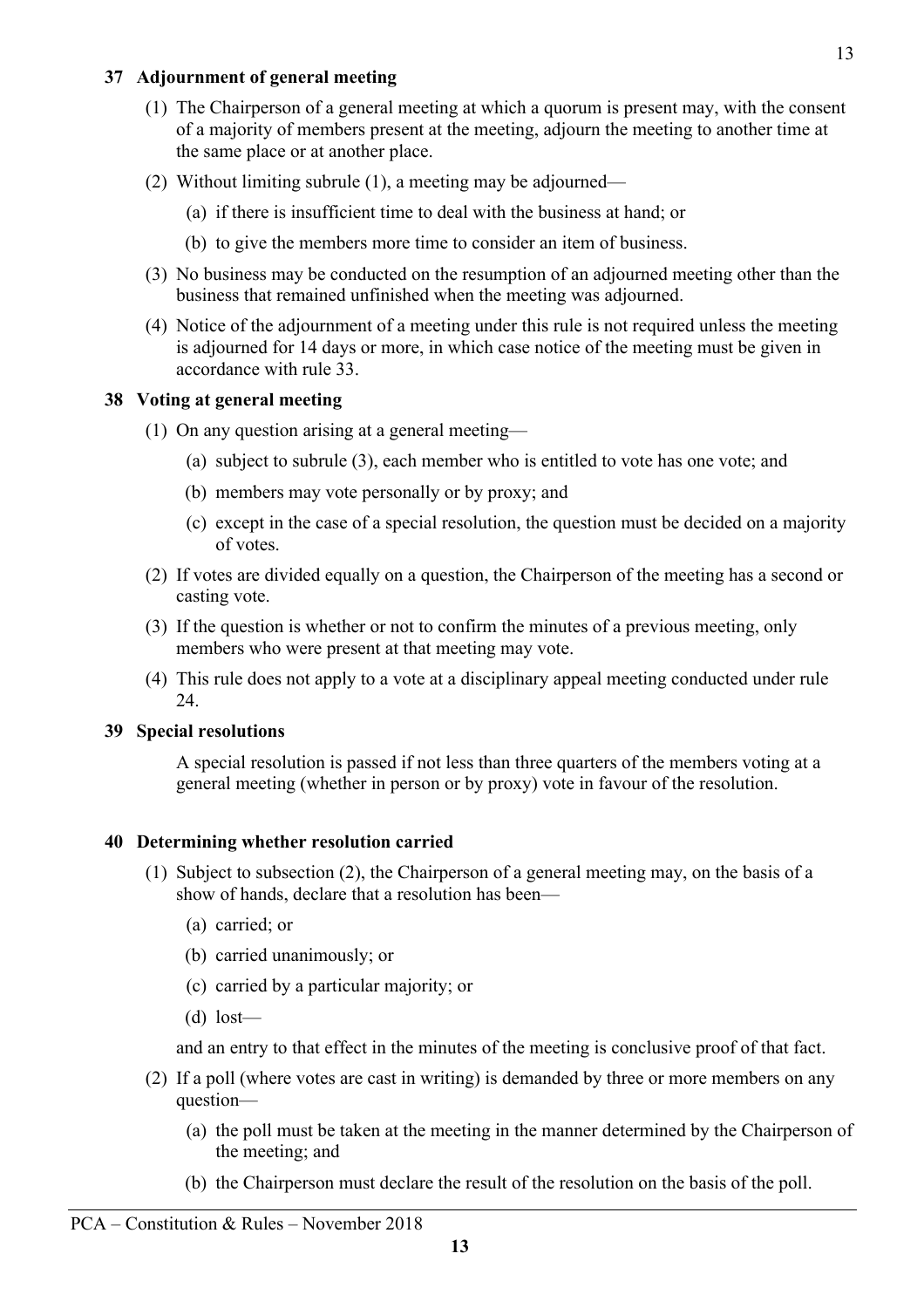- (3) A poll demanded on the election of the Chairperson or on a question of an adjournment must be taken immediately.
- (4) A poll demanded on any other question must be taken before the close of the meeting at a time determined by the Chairperson.

# **41 Minutes of general meeting**

- (1) The Committee must ensure that minutes are taken and kept of each general meeting.
- (2) The minutes must record the business considered at the meeting, any resolution on which a vote is taken and the result of the vote.
- (3) In addition, the minutes of each annual general meeting must include—
	- (a) the names of the members attending the meeting; and
	- (b) proxy forms given to the Chairperson of the meeting under rule 34(6); and
	- (c) the financial statements submitted to the members in accordance with rule  $30(4)(b)(ii)$ ; and
	- (d) the certificate signed by two committee members certifying that the financial statements give a true and fair view of the financial position and performance of the Association; and
	- (e) any audited accounts and auditor's report or report of a review accompanying the financial statements that are required under the Act.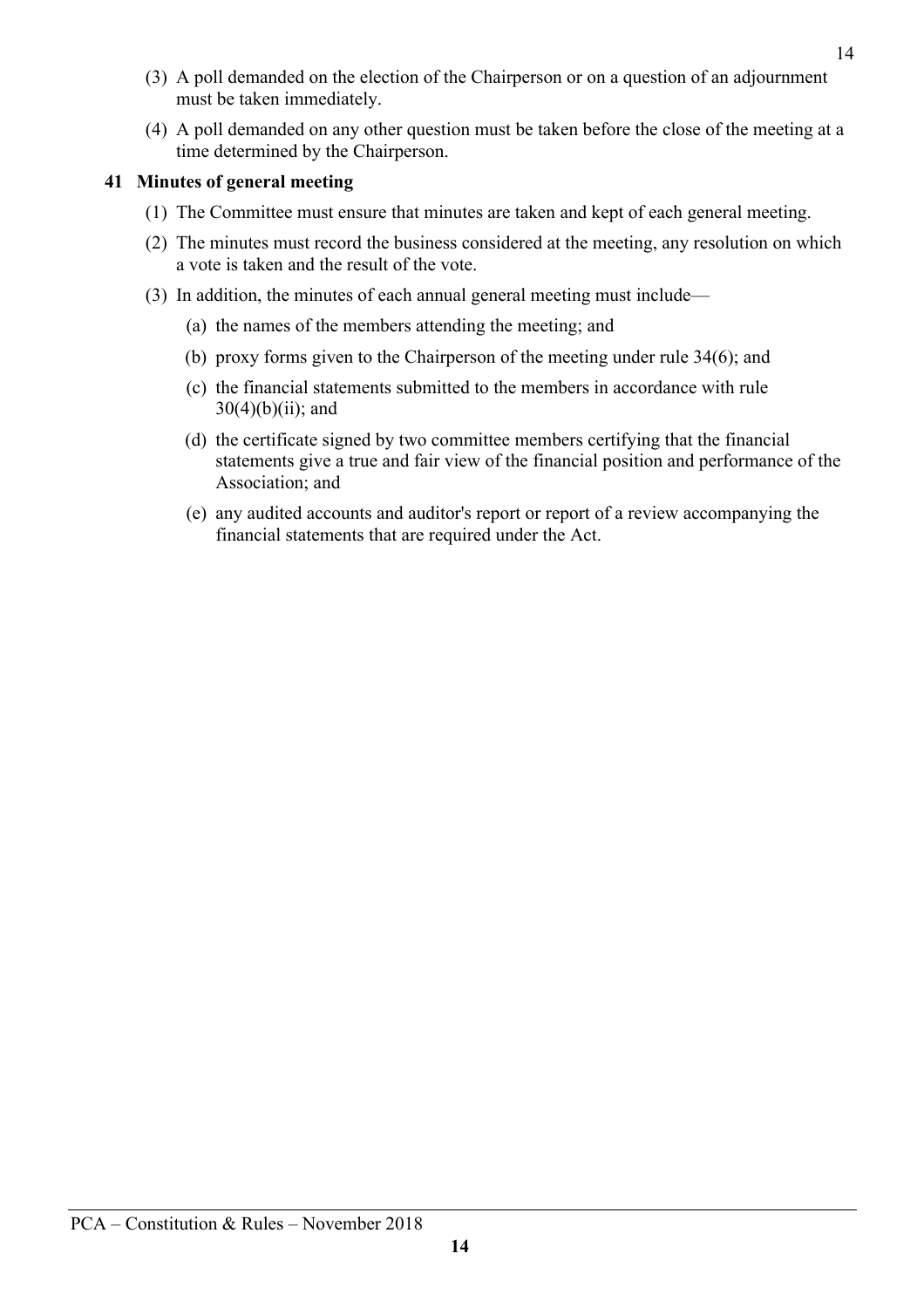# **PART 5—COMMITTEE**

### **Division 1—Powers of Committee**

### **42 Role and powers**

- (1) The business of the Association must be managed by or under the direction of a **Committee**
- (2) The Committee may exercise all the powers of the Association except those powers that these Rules or the Act require to be exercised by general meetings of the members of the Association.
- (3) The Committee may—
	- (a) appoint and remove staff;
	- (b) establish subcommittees consisting of members with terms of reference it considers appropriate.

# **43 Delegation**

- (1) The Committee may delegate to a member of the Committee, or a subcommittee, any of its powers and functions other than—
	- (a) this power of delegation; or
	- (b) a duty imposed on the Committee by the Act or any other law.
- (2) The delegation must be in writing and may be subject to the conditions and limitations the Committee considers appropriate.
- (3) The Committee may, in writing, revoke a delegation wholly or in part.

# **Division 2—Composition of Committee and duties of members**

### **44 Composition of Committee**

The Committee consists of—

- (a) a President; and
- (b) a Vice-President; and
- (c) a Secretary; and
- (d) a Treasurer; and
- (e) ordinary members (if any) elected under rule 53.

## **45 General Duties**

- (1) As soon as practicable after being elected or appointed to the Committee, each committee member must become familiar with these Rules and the Act.
- (2) The Committee is collectively responsible for ensuring that the Association complies with the Act and that individual members of the Committee comply with these Rules.
- (3) Committee members must exercise their powers and discharge their duties with reasonable care and diligence.
- (4) Committee members must exercise their powers and discharge their duties—
	- (a) in good faith in the best interests of the Association; and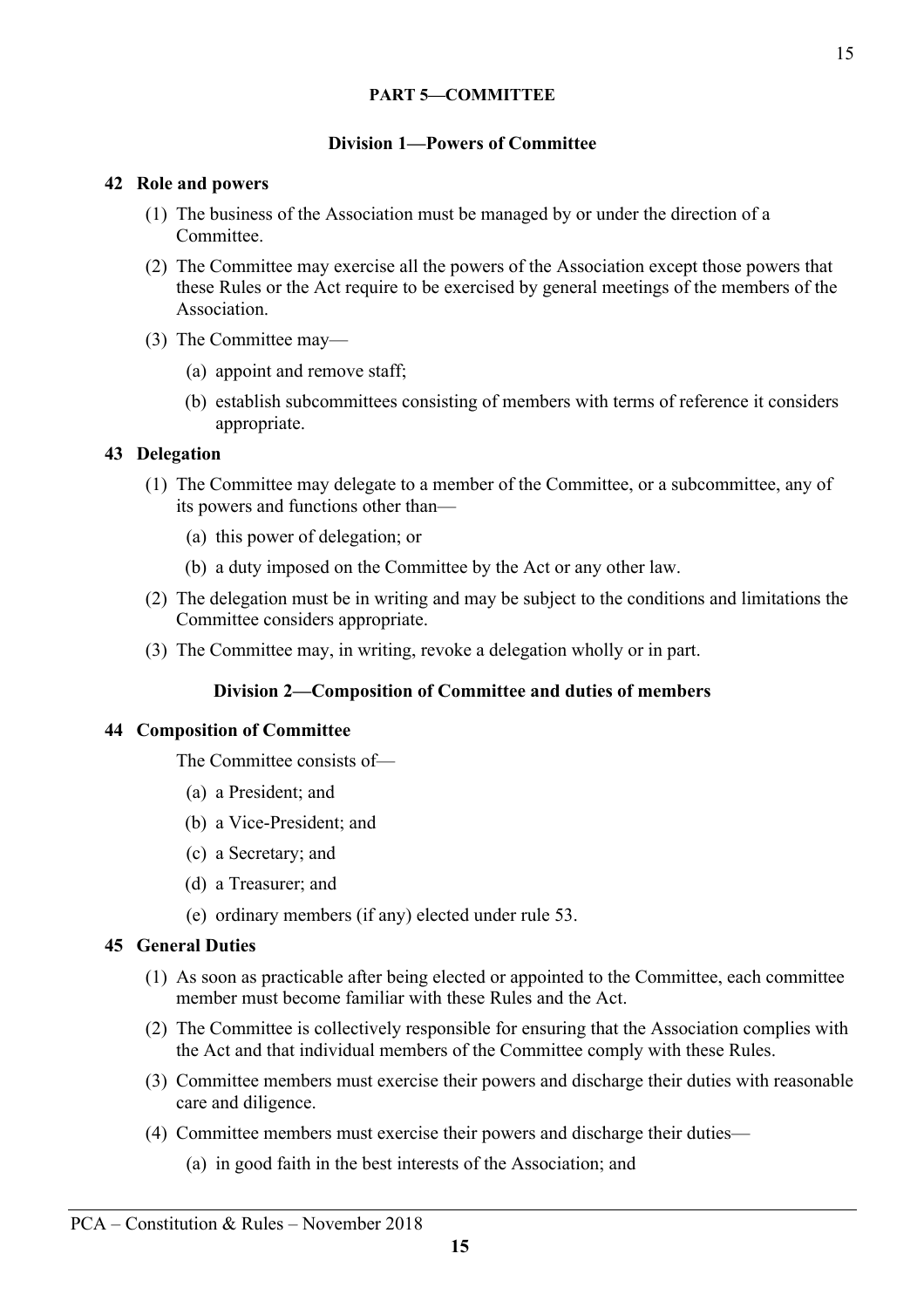- (b) for a proper purpose.
- (5) Committee members and former committee members must not make improper use of—
	- (a) their position; or
	- (b) information acquired by virtue of holding their position—

so as to gain an advantage for themselves or any other person or to cause detriment to the Association.

(6) In addition to any duties imposed by these Rules, a committee member must perform any other duties imposed from time to time by resolution at a general meeting.

### **46 President and Vice-President**

- (1) Subject to subrule (2), the President or, in the President's absence, the Vice-President is the Chairperson for any general meetings and for any committee meetings.
- (2) If the President and the Vice-President are both absent, or are unable to preside, the Chairperson of the meeting must be—
	- (a) in the case of a general meeting—a member elected by the other members present; or
	- (b) in the case of a committee meeting—a committee member elected by the other committee members present.

# **47 Secretary**

- (1) The Secretary must perform any duty or function required under the Act to be performed by the secretary of an incorporated association.
- (2) The Secretary must—
	- (a) maintain the register of members in accordance with rule 18; and
	- (b) keep custody of the common seal (if any) of the Association and, except for the financial records referred to in rule 70(3), all books, documents and securities of the Association in accordance with rules 72 and 75; and
	- (c) subject to the Act and these Rules, provide members with access to the register of members, the minutes of general meetings and other books and documents; and
	- (d) perform any other duty or function imposed on the Secretary by these Rules.
- (3) The Secretary must give to the Registrar notice of his or her appointment within 14 days after the appointment.

### **48 Treasurer**

- (1) The Treasurer must—
	- (a) receive all moneys paid to or received by the Association and issue receipts for those moneys in the name of the Association; and
	- (b) ensure that all moneys received are paid into the account of the Association within 5 working days after receipt; and
	- (c) make any payments authorised by the Committee or by a general meeting of the Association from the Association's funds; and
	- (d) ensure cheques are signed by at least 2 committee members.
- (2) The Treasurer must—
	- (a) ensure that the financial records of the Association are kept in accordance with the Act; and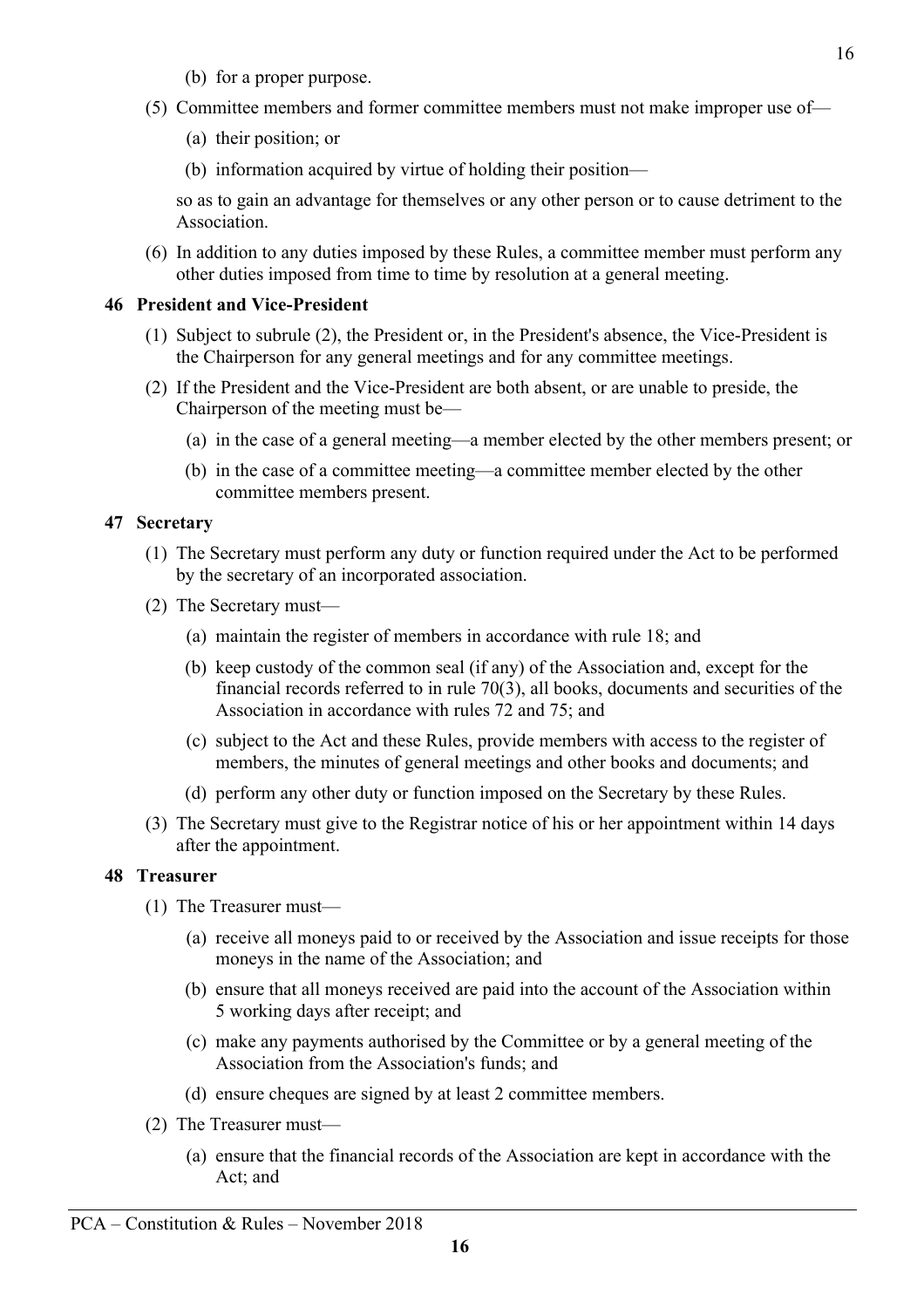- (b) coordinate the preparation of the financial statements of the Association and their certification by the Committee prior to their submission to the annual general meeting of the Association.
- (3) The Treasurer must ensure that at least one other committee member has access to the accounts and financial records of the Association.

# **Division 3—Election of Committee members and tenure of office**

# **49 Who is eligible to be a Committee member**

A member is eligible to be elected or appointed as a committee member if the member—

- (a) is 18 years or over; and
- (b) is entitled to vote at a general meeting.

# **50 Positions to be declared vacant**

- (1) This rule applies to—
	- (a) the first annual general meeting of the Association after its incorporation; or
	- (b) any subsequent annual general meeting of the Association, after the annual report and financial statements of the Association have been received.
- (2) The Chairperson of the meeting must declare all positions on the Committee vacant and hold elections for those positions in accordance with rules 51 to 54.

# **51 Nominations**

- (1) Prior to the election of each position, the Chairperson of the meeting must call for nominations to fill that position.
- (2) An eligible member of the Association may—
	- (a) nominate himself or herself; or
	- (b) with the member's consent, be nominated by another member.
- (3) A member who is nominated for a position and fails to be elected to that position may be nominated for any other position for which an election is yet to be held.

# **52 Election of President etc.**

- (1) At the annual general meeting, separate elections must be held for each of the following positions—
	- (a) President;
	- (b) Vice-President;
	- (c) Secretary;
	- (d) Treasurer.
- (2) If only one member is nominated for the position, the Chairperson of the meeting must declare the member elected to the position.
- (3) If more than one member is nominated, a ballot must be held in accordance with rule 54.
- (4) On his or her election, the new President may take over as Chairperson of the meeting.

# **53 Election of ordinary members**

(1) The annual general meeting must by resolution decide the number of ordinary members of the Committee (if any) it wishes to hold office for the next year.

17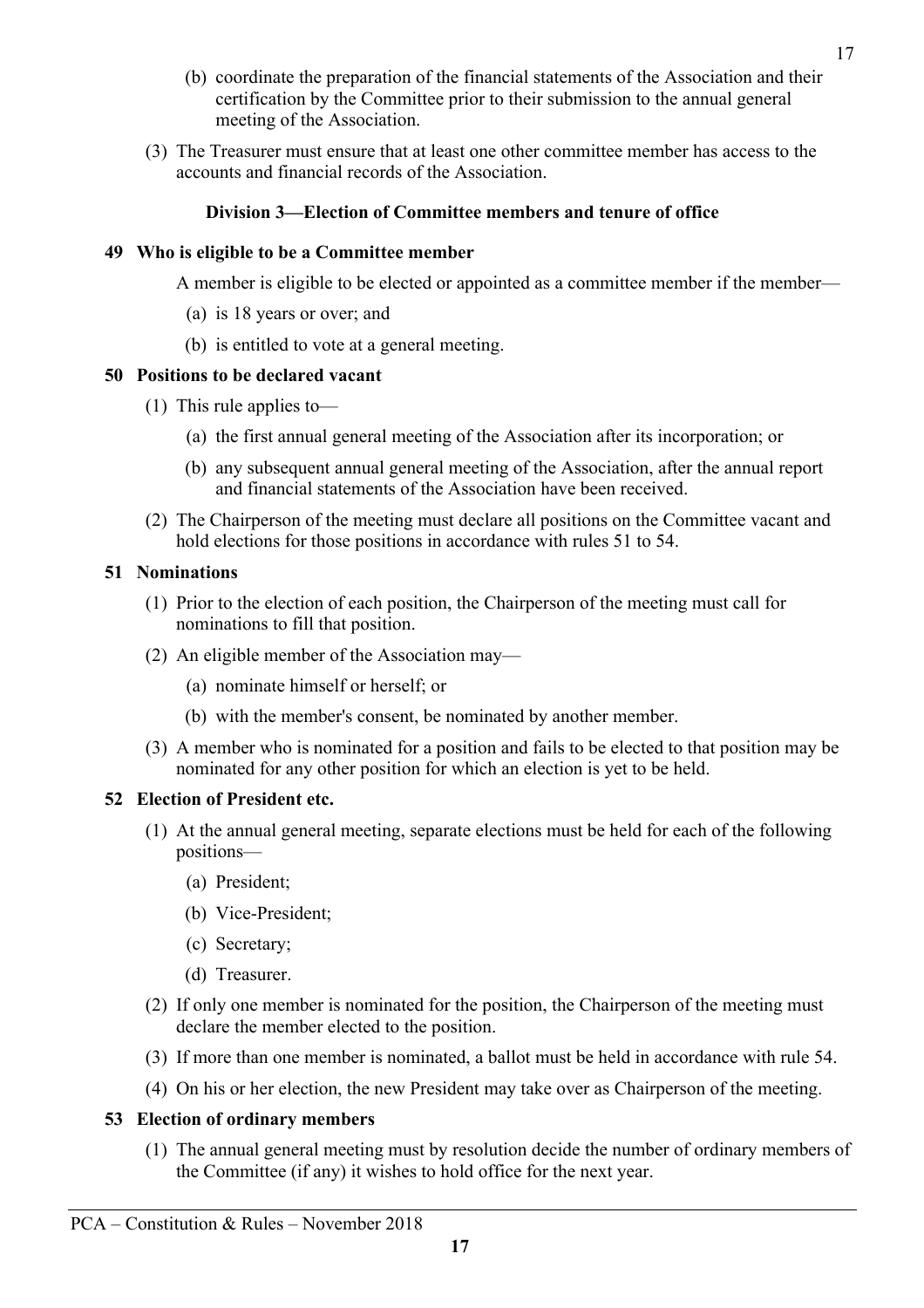- (2) A single election may be held to fill all of those positions.
- (3) If the number of members nominated for the position of ordinary committee member is less than or equal to the number to be elected, the Chairperson of the meeting must declare each of those members to be elected to the position.
- (4) If the number of members nominated exceeds the number to be elected, a ballot must be held in accordance with rule 54.

## **54 Ballot**

- (1) If a ballot is required for the election for a position, the Chairperson of the meeting must appoint a member to act as returning officer to conduct the ballot.
- (2) The returning officer must not be a member nominated for the position.
- (3) Before the ballot is taken, each candidate may make a short speech in support of his or her election.
- (4) The election must be by secret ballot.
- (5) The returning officer must give a blank piece of paper to—
	- (a) each member present in person; and
	- (b) each proxy appointed by a member.
- (6) If the ballot is for a single position, the voter must write on the ballot paper the name of the candidate for whom they wish to vote.
- (7) If the ballot is for more than one position—
	- (a) the voter must write on the ballot paper the name of each candidate for whom they wish to vote;
	- (b) the voter must not write the names of more candidates than the number to be elected.
- (8) Ballot papers that do not comply with subrule (7)(b) are not to be counted.
- (9) Each ballot paper on which the name of a candidate has been written counts as one vote for that candidate.
- (10) The returning officer must declare elected the candidate or, in the case of an election for more than one position, the candidates who received the most votes.
- (11) If the returning officer is unable to declare the result of an election under subrule (10) because 2 or more candidates received the same number of votes, the returning officer must—
	- (a) conduct a further election for the position in accordance with subrules (4) to (10) to decide which of those candidates is to be elected; or
	- (b) with the agreement of those candidates, decide by lot which of them is to be elected.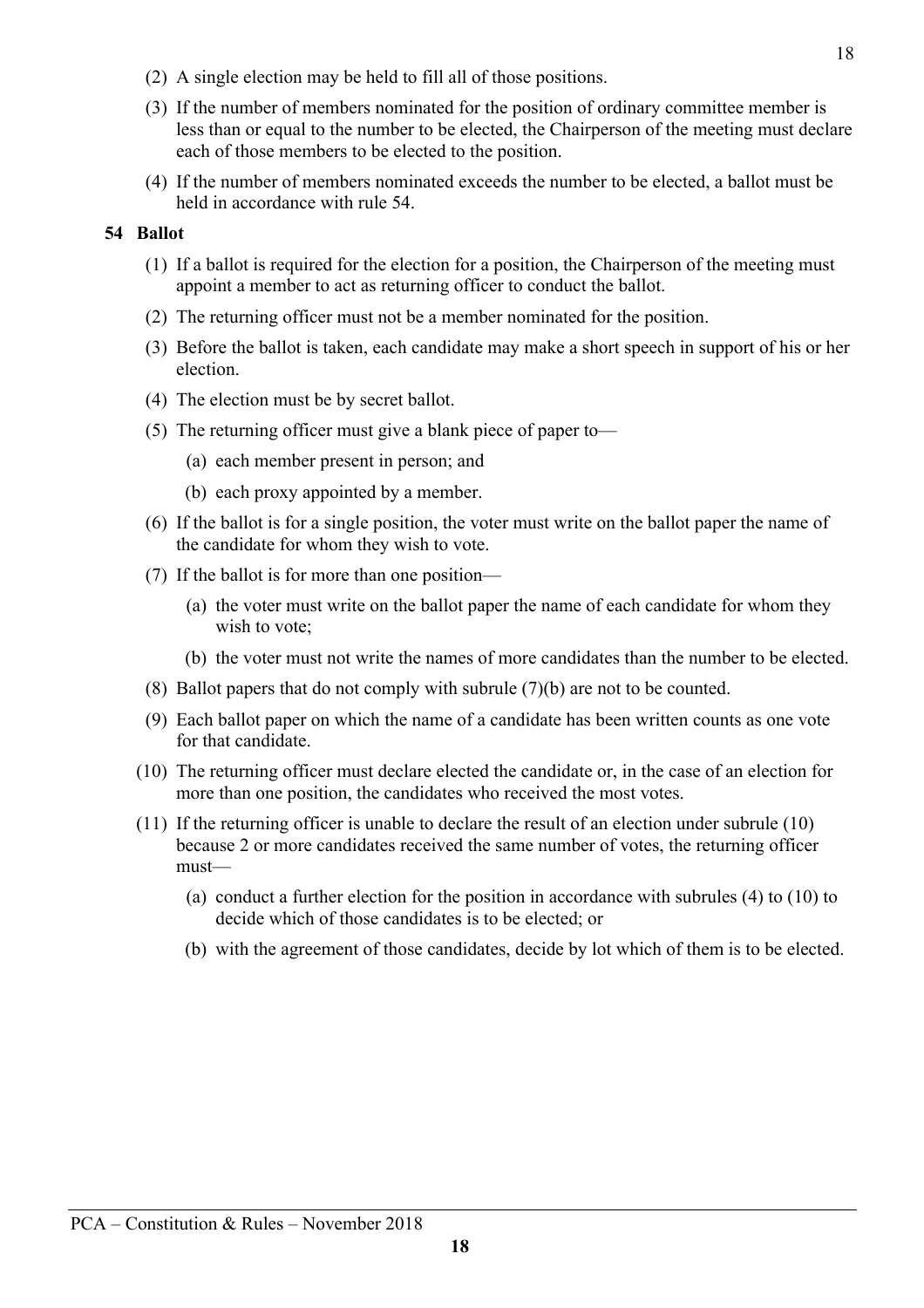# **55 Term of office**

- (1) Subject to subrule (3) and rule 56, a committee member holds office until the positions of the Committee are declared vacant at the next annual general meeting.
- (2) A committee member may be re-elected.
- (3) A general meeting of the Association may—
	- (a) by special resolution remove a committee member from office; and
	- (b) elect an eligible member of the Association to fill the vacant position in accordance with this Division
- (4) A member who is the subject of a proposed special resolution under subrule (3)(a) may make representations in writing to the Secretary or President of the Association (not exceeding a reasonable length) and may request that the representations be provided to the members of the Association.
- (5) The Secretary or the President may give a copy of the representations to each member of the Association or, if they are not so given, the member may require that they be read out at the meeting at which the special resolution is to be proposed.

# **56 Vacation of office**

- (1) A committee member may resign from the Committee by written notice addressed to the Committee.
- (2) A person ceases to be a committee member if he or she—
	- (a) ceases to be a member of the Association; or
	- (b) fails to attend 3 consecutive committee meetings (other than special or urgent committee meetings) without leave of absence under rule 67; or
	- (c) otherwise ceases to be a committee member by operation of section 78 of the Act.

# **57 Filling casual vacancies**

- (1) The Committee may appoint an eligible member of the Association to fill a position on the Committee that—
	- (a) has become vacant under rule 56; or
	- (b) was not filled by election at the last annual general meeting.
- (2) If the position of Secretary becomes vacant, the Committee must appoint a member to the position within 14 days after the vacancy arises.
- (3) Rule 55 applies to any committee member appointed by the Committee under subrule (1) or (2).
- (4) The Committee may continue to act despite any vacancy in its membership.

# **Division 4—Meetings of Committee**

# **58 Meetings of Committee**

- (1) The Committee must meet at least 4 times in each year at the dates, times and places determined by the Committee.
- (2) The date, time and place of the first committee meeting must be determined by the members of the Committee as soon as practicable after the annual general meeting of the Association at which the members of the Committee were elected.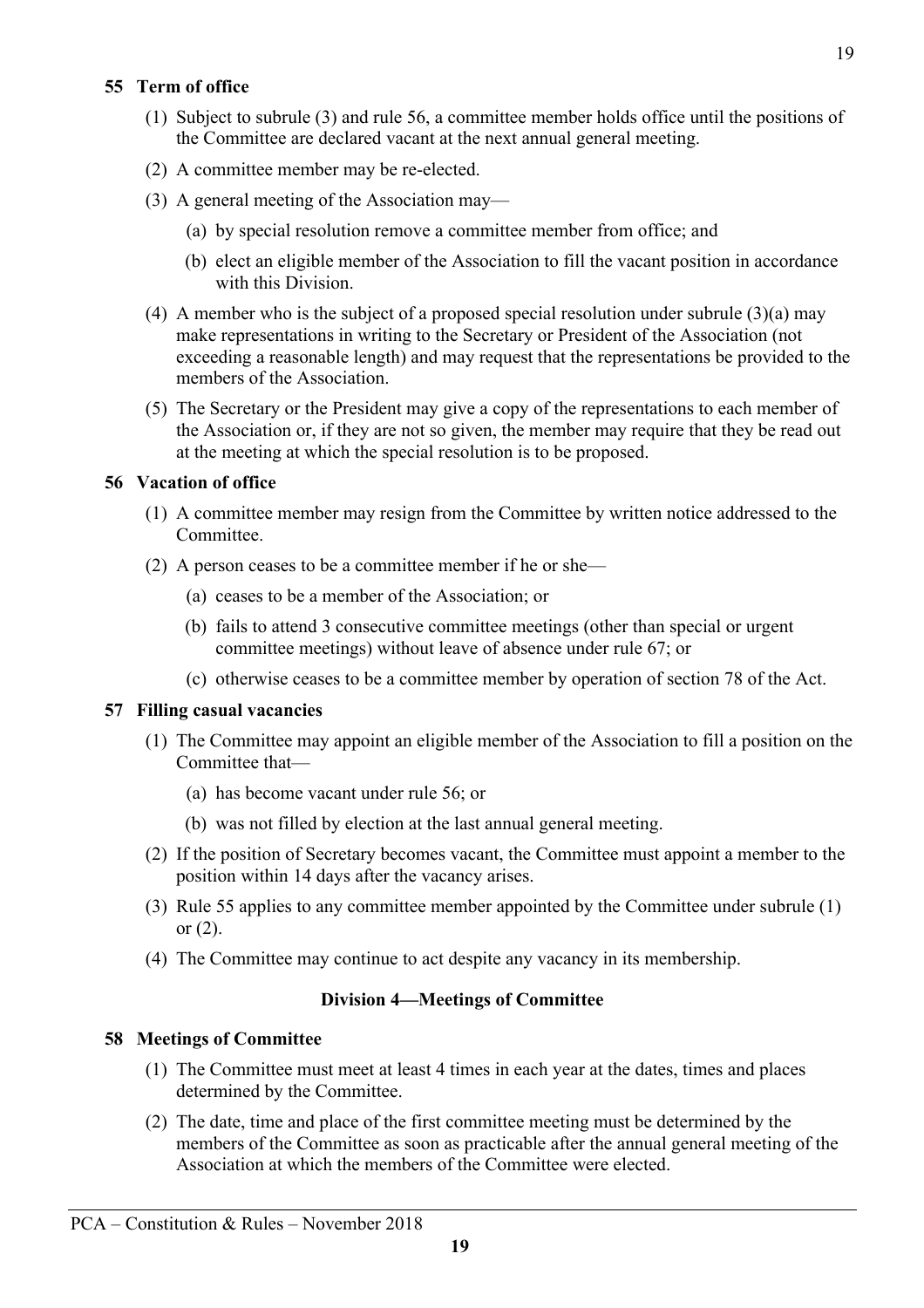(3) Special committee meetings may be convened by the President or by any 4 members of the Committee.

# **59 Notice of meetings**

- (1) Notice of each committee meeting must be given to each committee member no later than 7 days before the date of the meeting.
- (2) Notice may be given of more than one committee meeting at the same time.
- (3) The notice must state the date, time and place of the meeting.
- (4) If a special committee meeting is convened, the notice must include the general nature of the business to be conducted.
- (5) The only business that may be conducted at the meeting is the business for which the meeting is convened.

# **60 Urgent meetings**

- (1) In cases of urgency, a meeting can be held without notice being given in accordance with rule 59 provided that as much notice as practicable is given to each committee member by the quickest means practicable.
- (2) Any resolution made at the meeting must be passed by an absolute majority of the Committee.
- (3) The only business that may be conducted at an urgent meeting is the business for which the meeting is convened.

# **61 Procedure and order of business**

- (1) The procedure to be followed at a meeting of a Committee must be determined from time to time by the Committee.
- (2) The order of business may be determined by the members present at the meeting.

# **62 Use of technology**

- (1) A committee member who is not physically present at a committee meeting may participate in the meeting by the use of technology that allows that committee member and the committee members present at the meeting to clearly and simultaneously communicate with each other.
- (2) For the purposes of this Part, a committee member participating in a committee meeting as permitted under subrule (1) is taken to be present at the meeting and, if the member votes at the meeting, is taken to have voted in person.

# **63 Quorum**

- (1) No business may be conducted at a Committee meeting unless a quorum is present.
- (2) The quorum for a committee meeting is the presence (in person or as allowed under rule 62) of a majority of the committee members holding office.
- (3) If a quorum is not present within 30 minutes after the notified commencement time of a committee meeting—
	- (a) in the case of a special meeting—the meeting lapses;
	- (b) in any other case—the meeting must be adjourned to a date no later than 14 days after the adjournment and notice of the time, date and place to which the meeting is adjourned must be given in accordance with rule 59.

# **64 Voting**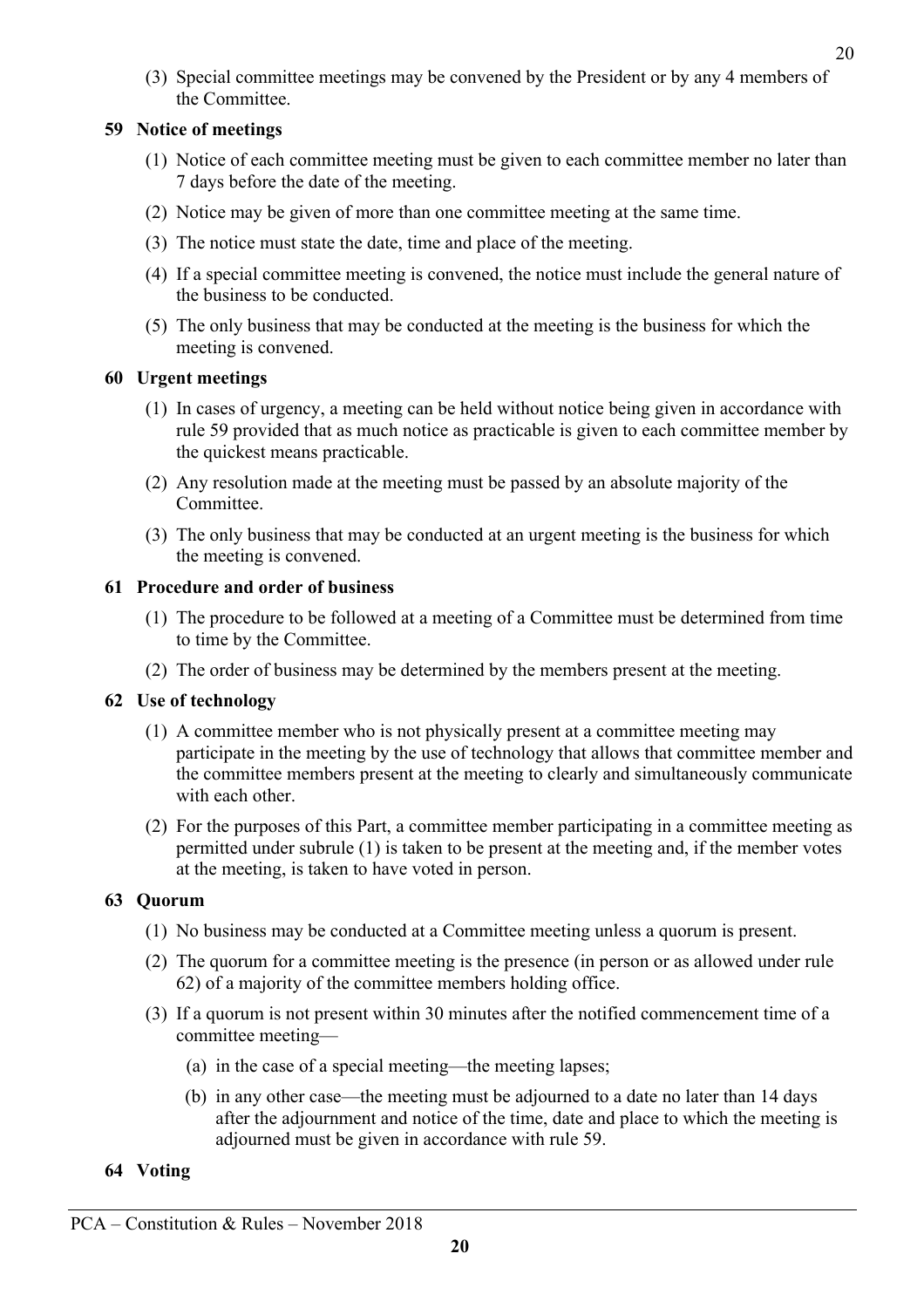- (1) On any question arising at a committee meeting, each committee member present at the meeting has one vote.
- (2) A motion is carried if a majority of committee members present at the meeting vote in favour of the motion.
- (3) Subrule (2) does not apply to any motion or question which is required by these Rules to be passed by an absolute majority of the Committee.
- (4) If votes are divided equally on a question, the Chairperson of the meeting has a second or casting vote.
- (5) Voting by proxy is not permitted.

# **65 Conflict of interest**

- (1) A committee member who has a material personal interest in a matter being considered at a committee meeting must disclose the nature and extent of that interest to the Committee.
- (2) The member—
	- (a) must not be present while the matter is being considered at the meeting; and
	- (b) must not vote on the matter.
- (3) This rule does not apply to a material personal interest—
	- (a) that exists only because the member belongs to a class of persons for whose benefit the Association is established; or
	- (b) that the member has in common with all, or a substantial proportion of, the members of the Association.

# **66 Minutes of meeting**

- (1) The Committee must ensure that minutes are taken and kept of each committee meeting.
- (2) The minutes must record the following—
	- (a) the names of the members in attendance at the meeting;
	- (b) the business considered at the meeting;
	- (c) any resolution on which a vote is taken and the result of the vote;
	- (d) any material personal interest disclosed under rule 65.

# **67 Leave of absence**

- (1) The Committee may grant a committee member leave of absence from committee meetings for a period not exceeding 3 months.
- (2) The Committee must not grant leave of absence retrospectively unless it is satisfied that it was not feasible for the committee member to seek the leave in advance.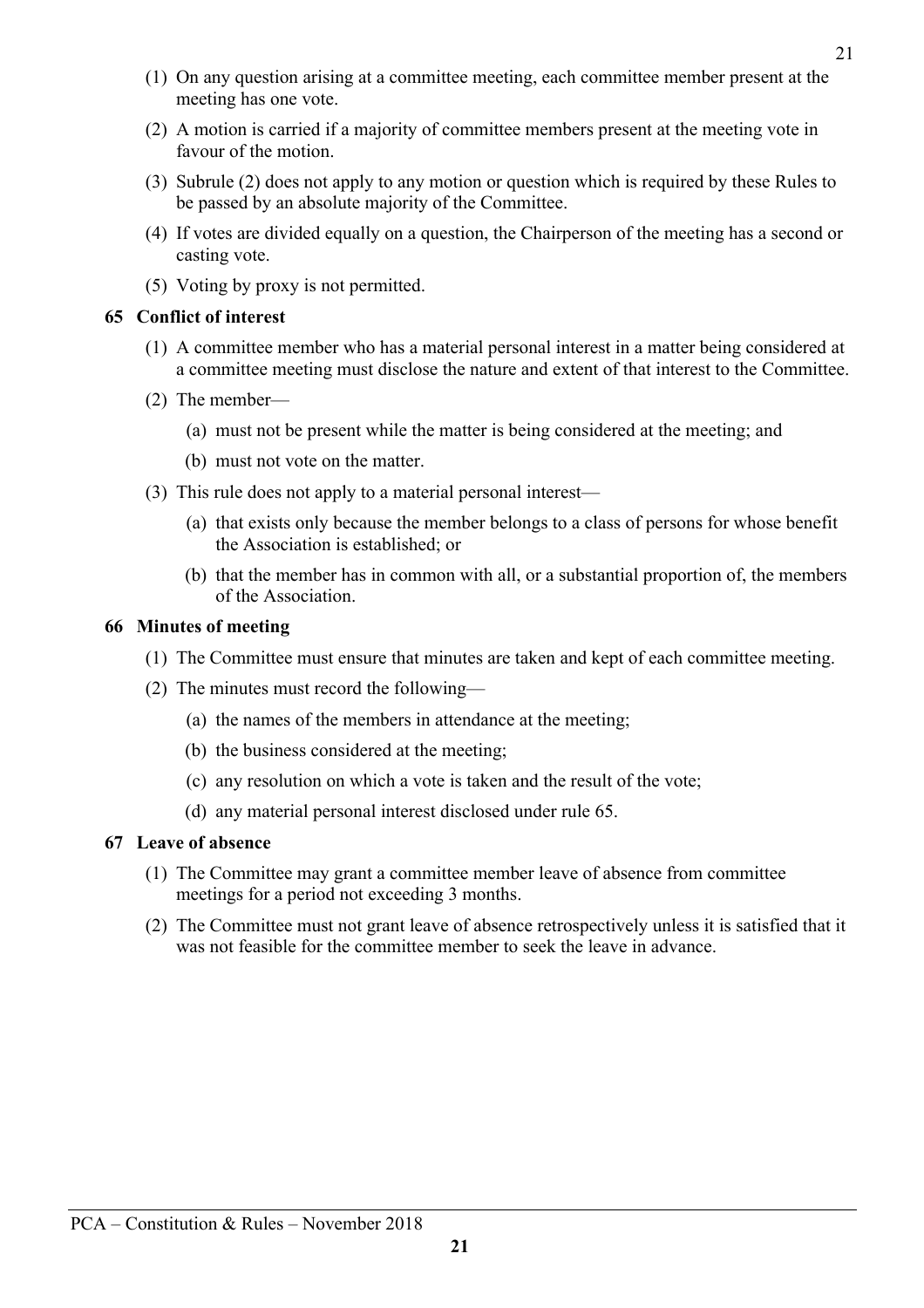# **PART 6—FINANCIAL MATTERS**

# 22

# **68 Source of funds**

The funds of the Association may be derived from joining fees, annual subscriptions, donations, fund-raising activities, grants, interest and any other sources approved by the Committee.

# **69 Management of funds**

- (1) The Association must open an account with a financial institution from which all expenditure of the Association is made and into which all of the Association's revenue is deposited.
- (2) Subject to any restrictions imposed by a general meeting of the Association, the Committee may approve expenditure on behalf of the Association.
- (3) The Committee may authorise the Treasurer to expend funds on behalf of the Association (including by electronic funds transfer) up to a specified limit without requiring approval from the Committee for each item on which the funds are expended.
- (4) All cheques, drafts, bills of exchange, promissory notes and other negotiable instruments must be signed by 2 committee members.
- (5) All funds of the Association must be deposited into the financial account of the Association no later than 5 working days after receipt.
- (6) With the approval of the Committee, the Treasurer may maintain a cash float provided that all money paid from or paid into the float is accurately recorded at the time of the transaction.

# **70 Financial records**

- (1) The Association must keep financial records that—
	- (a) correctly record and explain its transactions, financial position and performance; and
	- (b) enable financial statements to be prepared as required by the Act.
- (2) The Association must retain the financial records for 7 years after the transactions covered by the records are completed.
- (3) The Treasurer must keep in his or her custody, or under his or her control—
	- (a) the financial records for the current financial year; and
	- (b) any other financial records as authorised by the Committee.

# **71 Financial statements**

- (1) For each financial year, the Committee must ensure that the requirements under the Act relating to the financial statements of the Association are met.
- (2) Without limiting subrule (1), those requirements include—
	- (a) the preparation of the financial statements;
	- (b) if required, the review or auditing of the financial statements;
	- (c) the certification of the financial statements by the Committee;
	- (d) the submission of the financial statements to the annual general meeting of the Association;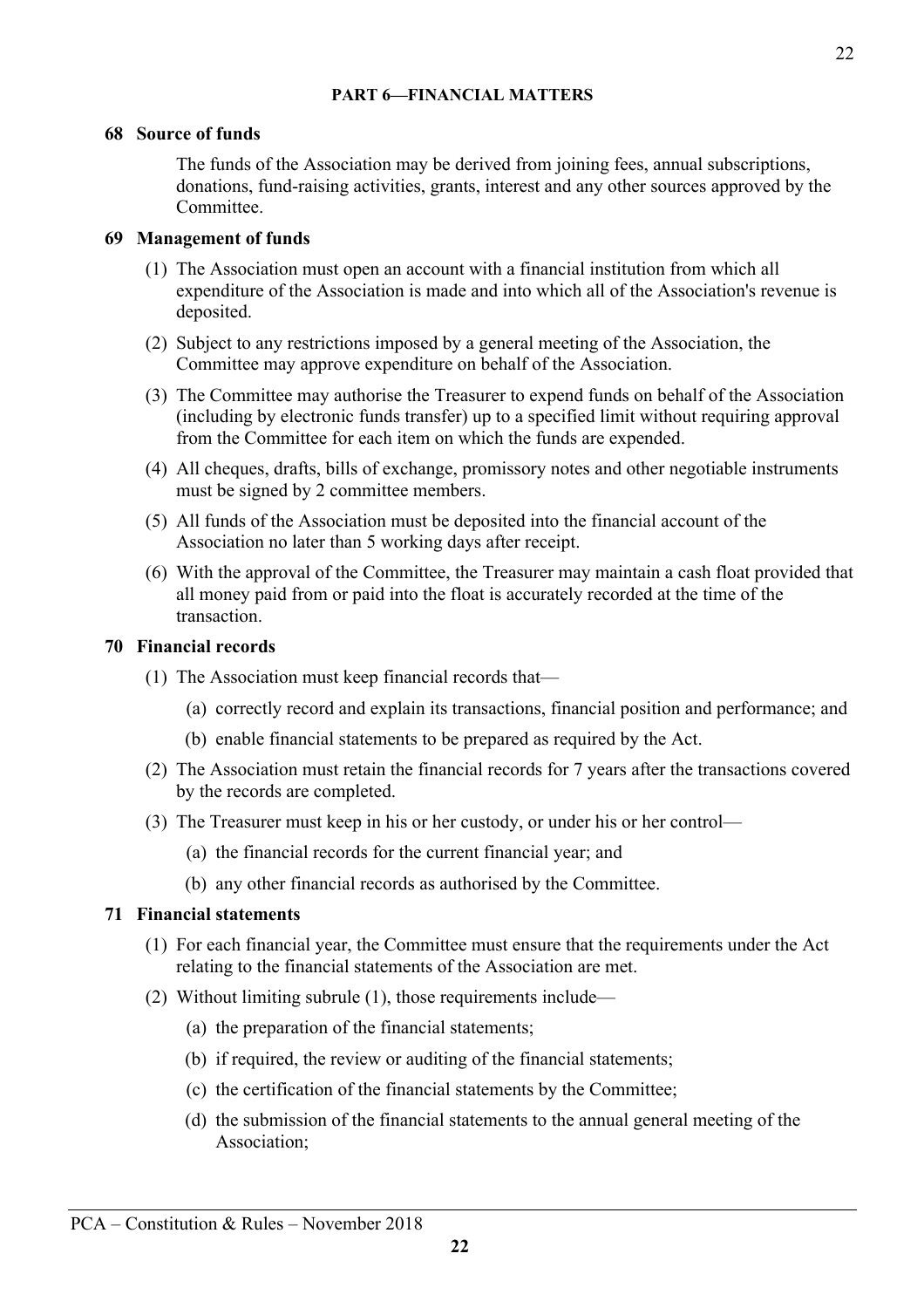(e) the lodgement with the Registrar of the financial statements and accompanying reports, certificates, statements and fee.

# **PART 7—GENERAL MATTERS**

# **72 Common seal**

- (1) The Association may have a common seal.
- (2) If the Association has a common seal—
	- (a) the name of the Association must appear in legible characters on the common seal;
	- (b) a document may only be sealed with the common seal by the authority of the Committee and the sealing must be witnessed by the signatures of two committee members;
	- (c) the common seal must be kept in the custody of the Secretary.

# **73 Registered address**

The registered address of the Association is—

- (a) the address determined from time to time by resolution of the Committee; or
- (b) if the Committee has not determined an address to be the registered address the postal address of the Secretary.

# **74 Notice requirements**

- (1) Any notice required to be given to a member or a committee member under these Rules may be given—
	- (a) by handing the notice to the member personally; or
	- (b) by sending it by post to the member at the address recorded for the member on the register of members; or
	- (c) by email or facsimile transmission.
- (2) Subrule (1) does not apply to notice given under rule 60.
- (3) Any notice required to be given to the Association or the Committee may be given—
	- (a) by handing the notice to a member of the Committee; or
	- (b) by sending the notice by post to the registered address; or
	- (c) by leaving the notice at the registered address; or
	- (d) if the Committee determines that it is appropriate in the circumstances—
		- (i) by email to the email address of the Association or the Secretary; or
		- (ii) by facsimile transmission to the facsimile number of the Association.

### **75 Custody and inspection of books and records**

- (1) Members may on request inspect free of charge—
	- (a) the register of members;
	- (b) the minutes of general meetings;
	- (c) subject to subrule (2), the financial records, books, securities and any other relevant document of the Association, including minutes of Committee meetings.

23